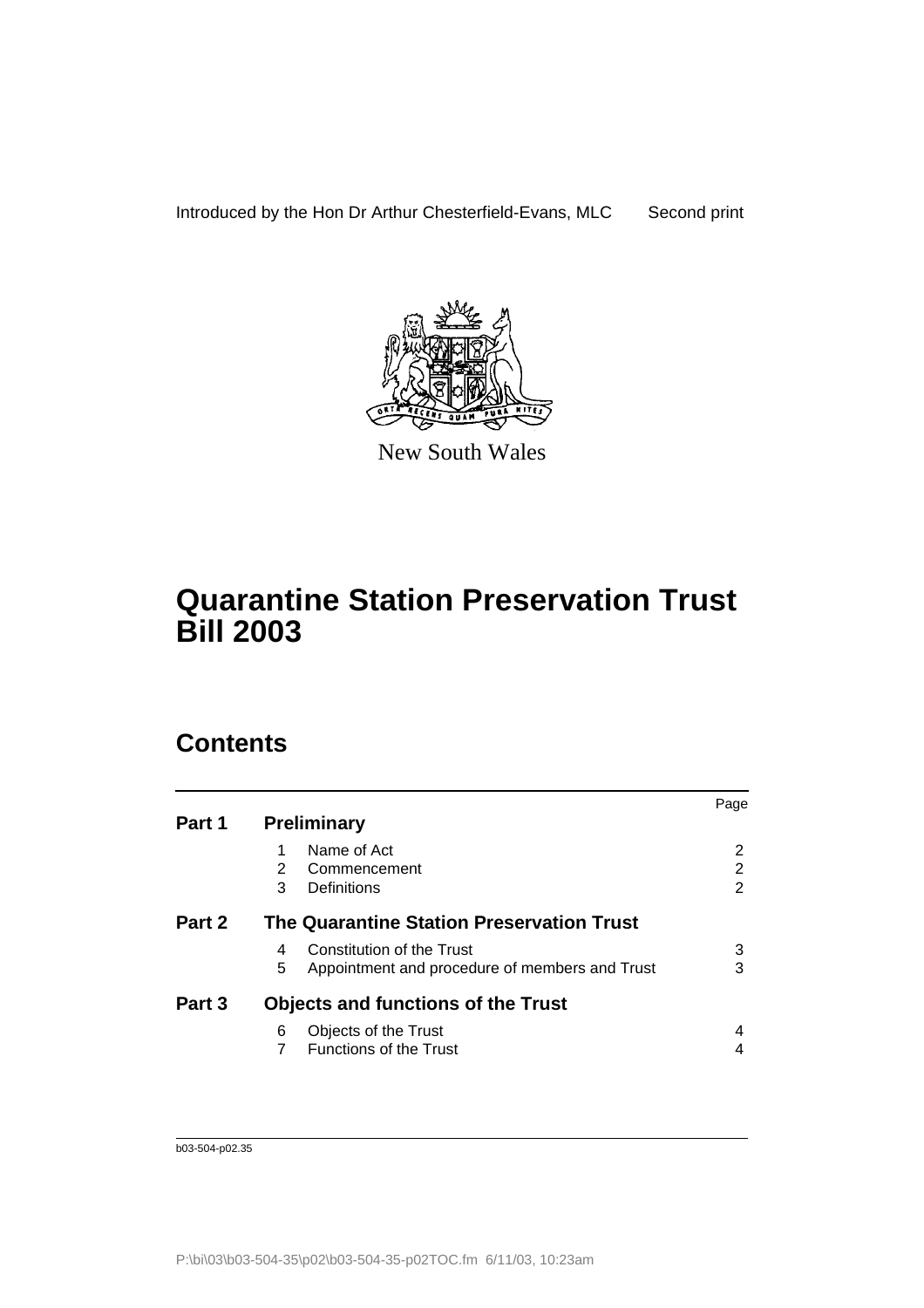**Contents** 

|        |                                                                                    |                        |                                                                                                                                                                                                                    | Page                  |  |  |
|--------|------------------------------------------------------------------------------------|------------------------|--------------------------------------------------------------------------------------------------------------------------------------------------------------------------------------------------------------------|-----------------------|--|--|
| Part 4 | Limitations on grant of leases and licences relating<br>to Quarantine Station site |                        |                                                                                                                                                                                                                    |                       |  |  |
|        | <b>Division 1</b>                                                                  |                        | <b>Application</b>                                                                                                                                                                                                 |                       |  |  |
|        | 8                                                                                  |                        | Application of Part                                                                                                                                                                                                | 6                     |  |  |
|        | <b>Division 2</b>                                                                  |                        | <b>Procedure</b>                                                                                                                                                                                                   |                       |  |  |
|        | 9                                                                                  | licence                | Public notice must be given of proposed grant of lease and                                                                                                                                                         | 6                     |  |  |
|        | 10                                                                                 | Trust                  | Grant of leases and licences must have prior approval of                                                                                                                                                           | 7                     |  |  |
|        | 11                                                                                 | factors                | Trust must not give approval unless it considers certain                                                                                                                                                           | 7                     |  |  |
|        | <b>Division 3</b>                                                                  |                        | Restrictions on leases or licence that may be<br>granted                                                                                                                                                           |                       |  |  |
|        | 12<br>13                                                                           |                        | Restrictions on leases or licences that may be granted<br>Minister cannot lease or licence all or a substantial part of<br>Quarantine Station site to one person or unincorporated<br>group of persons             | 8<br>9                |  |  |
|        | 14                                                                                 |                        | Minister cannot grant leases or licences with provisions for<br>transfer or subletting                                                                                                                             | 9                     |  |  |
|        | 15                                                                                 |                        | Minister cannot grant leases and licences with term of<br>10 years or more                                                                                                                                         | 10                    |  |  |
| Part 5 |                                                                                    | <b>North Head site</b> | Plan of management for inclusion of trust lands in                                                                                                                                                                 |                       |  |  |
|        | 16<br>17<br>18<br>19                                                               |                        | Preparation of plan of management<br>Adoption etc of plan of management<br>Preparation of plan of management<br>Public notice must be given of proposed plan of                                                    | 11<br>11<br>11        |  |  |
|        | 20                                                                                 | management             |                                                                                                                                                                                                                    | 12<br>12 <sup>°</sup> |  |  |
|        | 21<br>22<br>23<br>24                                                               |                        | Minister must have regard to public comments<br>Approval of plan of management by Trust<br>Adoption of plan of management<br>Amendment or cancellation of plan of management<br>Carrying out of plan of management | 12<br>12<br>13<br>13  |  |  |
| Part 6 |                                                                                    | <b>Administration</b>  |                                                                                                                                                                                                                    |                       |  |  |
|        | 25                                                                                 |                        | Financial vear of the Trust                                                                                                                                                                                        | 14                    |  |  |

| 25   | Financial year of the Trust | 14 |
|------|-----------------------------|----|
|      | 26 Committees               | 14 |
| - 27 | Staff of the Trust          | 14 |
| -28  | Delegation by the Trust     | 14 |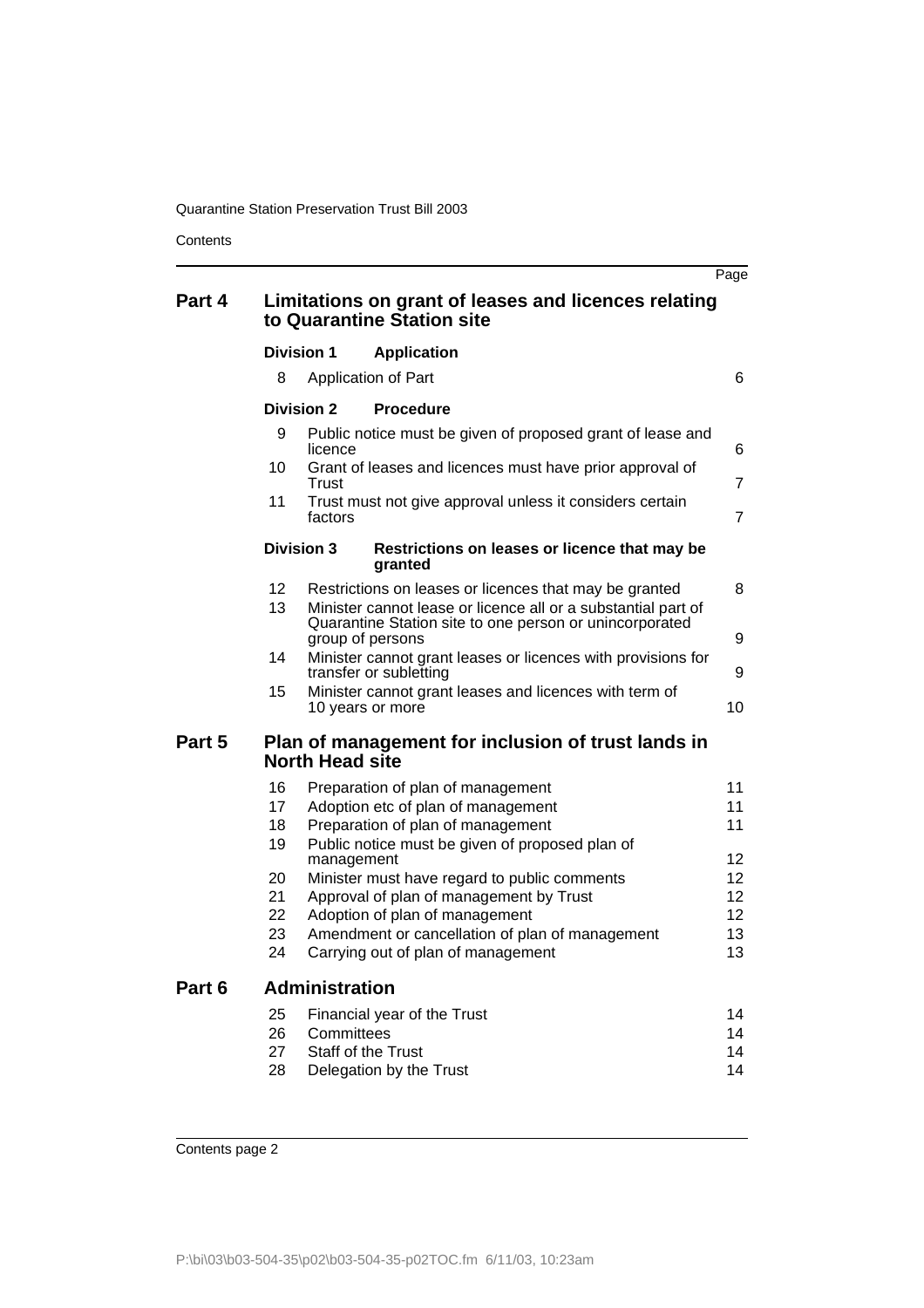**Contents** 

|                   |    |                                             | Page |
|-------------------|----|---------------------------------------------|------|
| Part 7            |    | <b>Miscellaneous</b>                        |      |
|                   | 29 | Regulations                                 | 15   |
| <b>Schedule 1</b> |    | <b>Quarantine Station site</b>              | 16   |
| <b>Schedule 2</b> |    | <b>Provisions relating to members</b>       | 17   |
| <b>Schedule 3</b> |    | Provisions relating to the procedure of the |      |
|                   |    | Trust                                       | 21   |

Contents page 3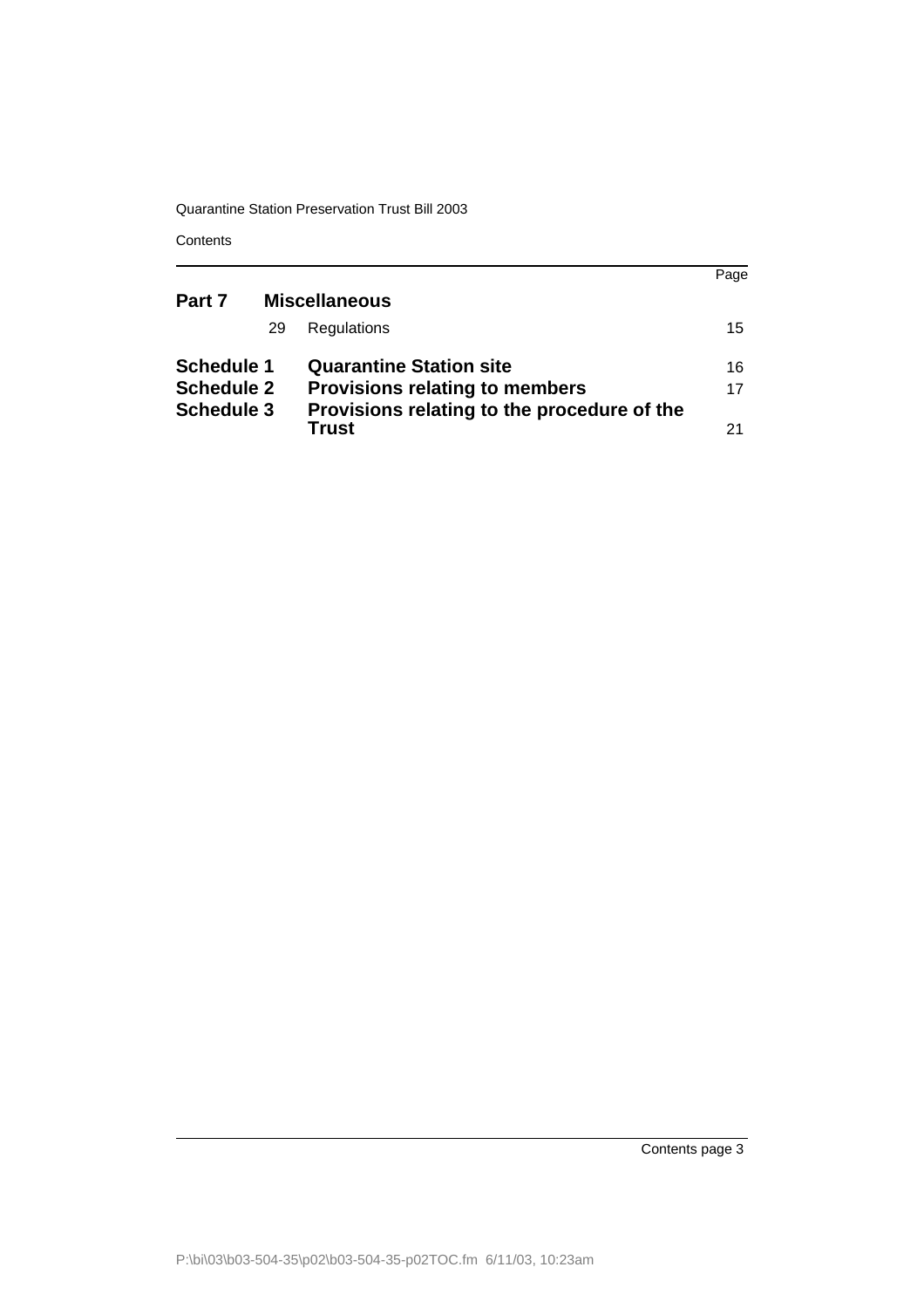**Contents** 

Page

Contents page 4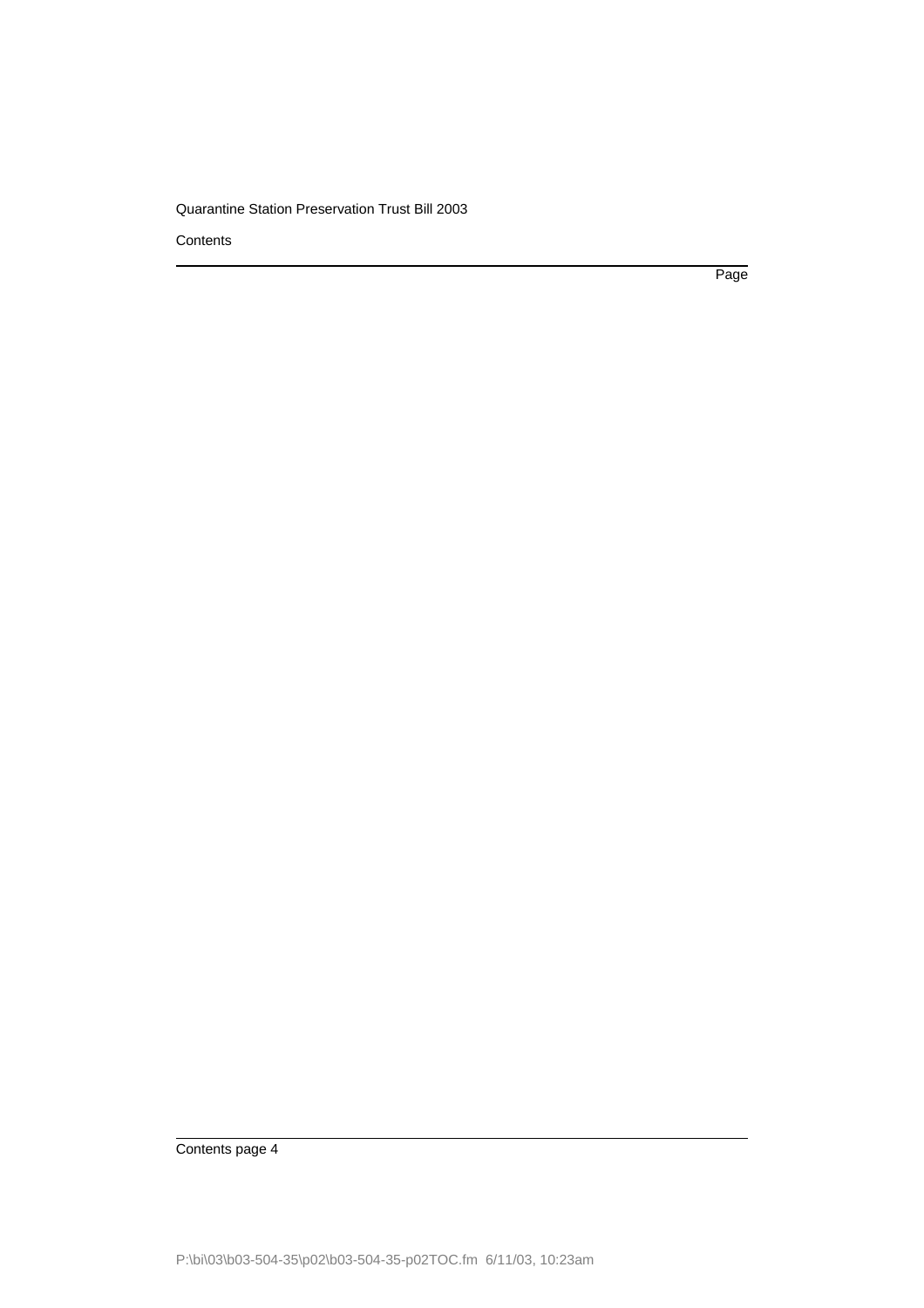*This PUBLIC BILL, originated in the LEGISLATIVE COUNCIL and, having this day passed, is now ready for presentation to the LEGISLATIVE ASSEMBLY for its concurrence.*

*Legislative Council*

*Clerk of the Parliaments.*



New South Wales

# **Quarantine Station Preservation Trust Bill 2003**

Act No , 2003

An Act to preserve, protect and manage the Quarantine Station at Sydney's North Head; to constitute the Quarantine Station Preservation Trust and define its functions; and for other purposes.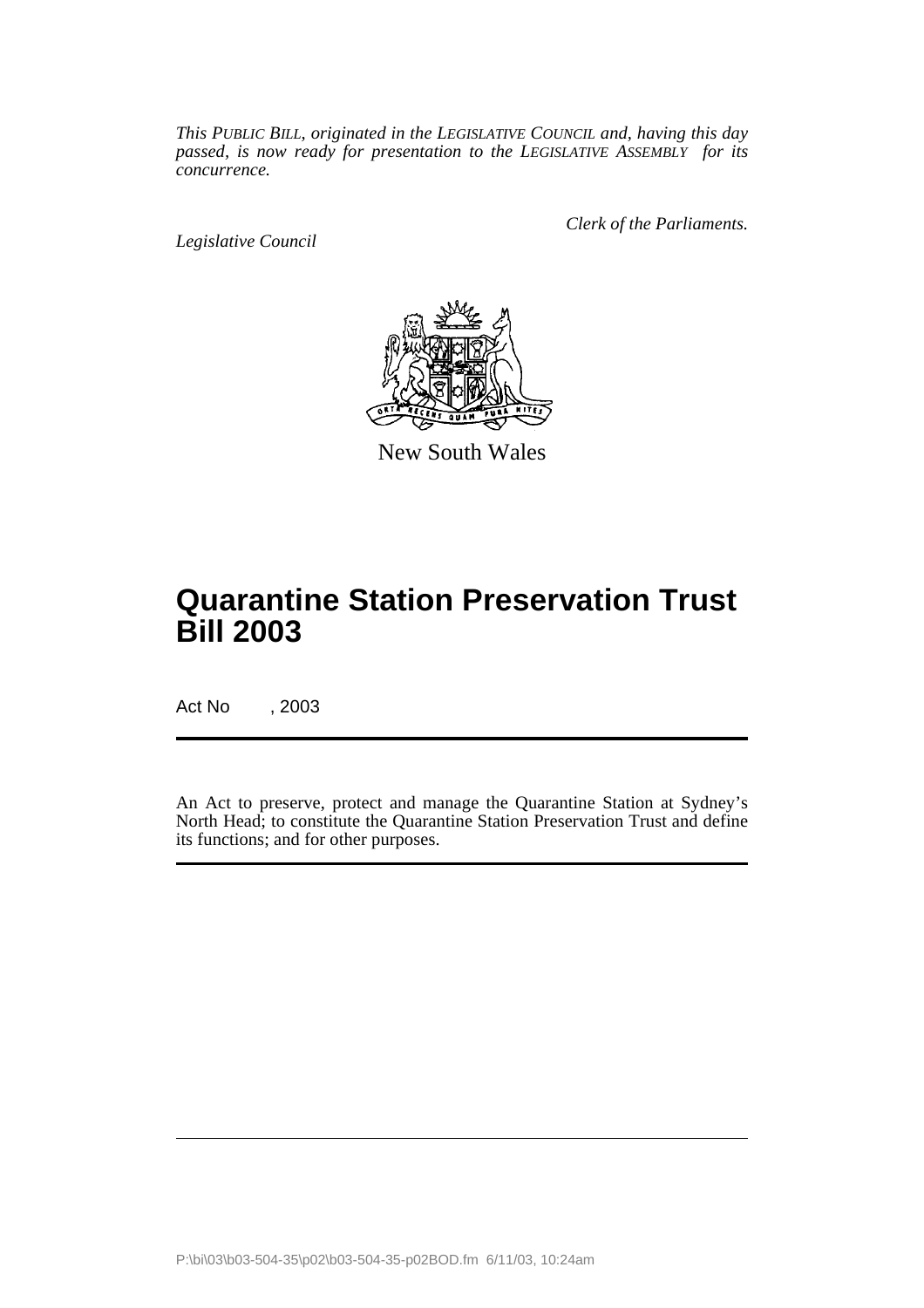Part 1 Preliminary

<span id="page-5-3"></span><span id="page-5-2"></span><span id="page-5-1"></span><span id="page-5-0"></span>

| The Legislature of New South Wales enacts: |     |                                                                                                                                      |                     |
|--------------------------------------------|-----|--------------------------------------------------------------------------------------------------------------------------------------|---------------------|
| Part 1                                     |     | <b>Preliminary</b>                                                                                                                   | $\overline{2}$      |
| 1                                          |     | <b>Name of Act</b>                                                                                                                   | 3                   |
|                                            |     | This Act is the Quarantine Station Preservation Trust Act 2003.                                                                      | $\overline{4}$      |
| $\mathbf{2}$                               |     | <b>Commencement</b>                                                                                                                  | 5                   |
|                                            |     | This Act is taken to have commenced on 8 May 2003 (the date of<br>introduction of the Bill for this Act in the Legislative Council). | 6<br>$\overline{7}$ |
| 3                                          |     | <b>Definitions</b>                                                                                                                   | 8                   |
|                                            | (1) | In this Act:                                                                                                                         | 9                   |
|                                            |     | <i>exercise</i> a function includes perform a duty.                                                                                  | 10                  |
|                                            |     | <i>function</i> includes a power, authority or duty.                                                                                 | 11                  |
|                                            |     | <i>member</i> means a member of the Trust.                                                                                           | 12                  |
|                                            |     | <i>Quarantine Station site</i> means the land for the time being described<br>in Schedule 1.                                         | 13<br>14            |
|                                            |     | <b>Trust</b> means the Quarantine Station Preservation Trust constituted<br>by this Act.                                             | 15<br>16            |
|                                            | (2) | Notes included in this Act are explanatory notes and do not form<br>part of this Act.                                                | 17<br>18            |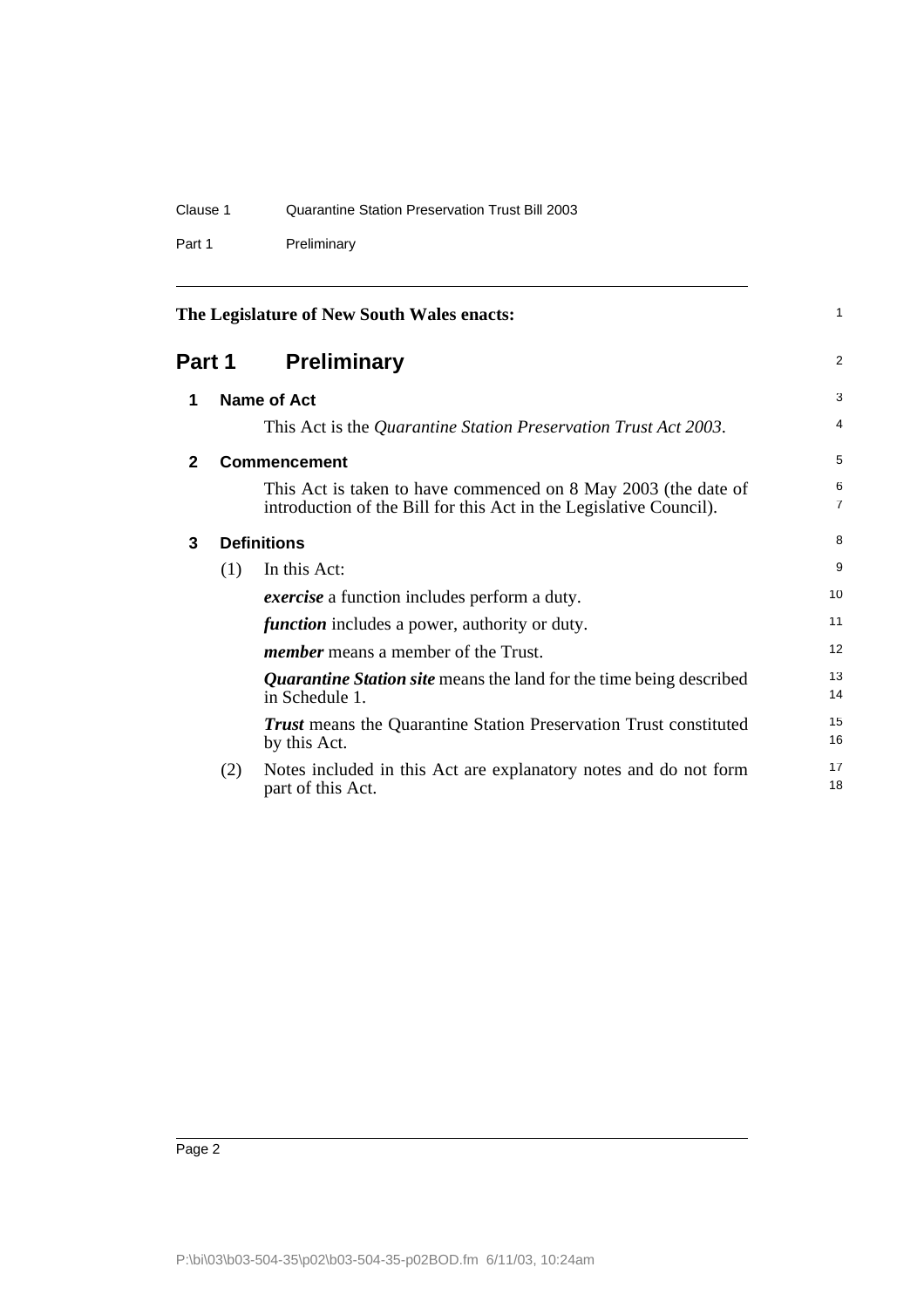| Quarantine Station Preservation Trust Bill 2003 | Clause 4 |
|-------------------------------------------------|----------|
| The Quarantine Station Preservation Trust       | Part 2   |

<span id="page-6-2"></span><span id="page-6-1"></span><span id="page-6-0"></span>

| Part 2<br><b>The Quarantine Station Preservation Trust</b> |                                                                                                           | $\mathbf{1}$                     |                                                                                                                                                                          |                |  |
|------------------------------------------------------------|-----------------------------------------------------------------------------------------------------------|----------------------------------|--------------------------------------------------------------------------------------------------------------------------------------------------------------------------|----------------|--|
| 4                                                          |                                                                                                           | <b>Constitution of the Trust</b> |                                                                                                                                                                          |                |  |
|                                                            | (1)                                                                                                       |                                  | There is constituted by this Act a corporation under the corporate<br>name of the "Quarantine Station Preservation Trust".                                               | 3<br>4         |  |
|                                                            | (2)                                                                                                       |                                  | The Trust has and may exercise the functions conferred or imposed<br>on it by or under this or any other Act.                                                            | 5<br>6         |  |
| 5                                                          |                                                                                                           |                                  | Appointment and procedure of members and Trust                                                                                                                           | $\overline{7}$ |  |
|                                                            | (1)                                                                                                       | Minister:                        | The Trust is to consist of the following members appointed by the                                                                                                        | 8<br>9         |  |
|                                                            |                                                                                                           | (a)                              | one member chosen by the Minister as having expertise in the<br>restoration and conservation of historic buildings,                                                      | 10<br>11       |  |
|                                                            | one member nominated by the National Trust of Australia<br>(b)<br>(NSW),                                  |                                  |                                                                                                                                                                          |                |  |
|                                                            | one member nominated by the Director-General of the<br>(c)<br>Department of Environment and Conservation, |                                  |                                                                                                                                                                          |                |  |
|                                                            |                                                                                                           | (d)                              | one member nominated jointly by the local Aboriginal<br>community in the Manly, Warringah and Pittwater local<br>government areas and the local Aboriginal land council, | 16<br>17<br>18 |  |
|                                                            |                                                                                                           | (e)                              | one member nominated by the National Parks Association of<br>NSW Incorporated,                                                                                           | 19<br>20       |  |
|                                                            |                                                                                                           | (f)                              | one member nominated by Manly Council (the council for the<br>local government area in which the Quarantine Station site is<br>situated),                                | 21<br>22<br>23 |  |
|                                                            |                                                                                                           | (g)                              | one member nominated by the Commonwealth Minister for<br>the Environment and Heritage.                                                                                   | 24<br>25       |  |
|                                                            | (2)                                                                                                       |                                  | The constitution of the Trust is not affected by the failure of a person<br>or body to make a nomination under subsection (1).                                           | 26<br>27       |  |
|                                                            | (3)                                                                                                       |                                  | Schedule 2 has effect with respect to the members.                                                                                                                       | 28             |  |
|                                                            | (4)                                                                                                       |                                  | Schedule 3 has effect with respect to the procedure of the Trust.                                                                                                        | 29             |  |
|                                                            |                                                                                                           |                                  |                                                                                                                                                                          |                |  |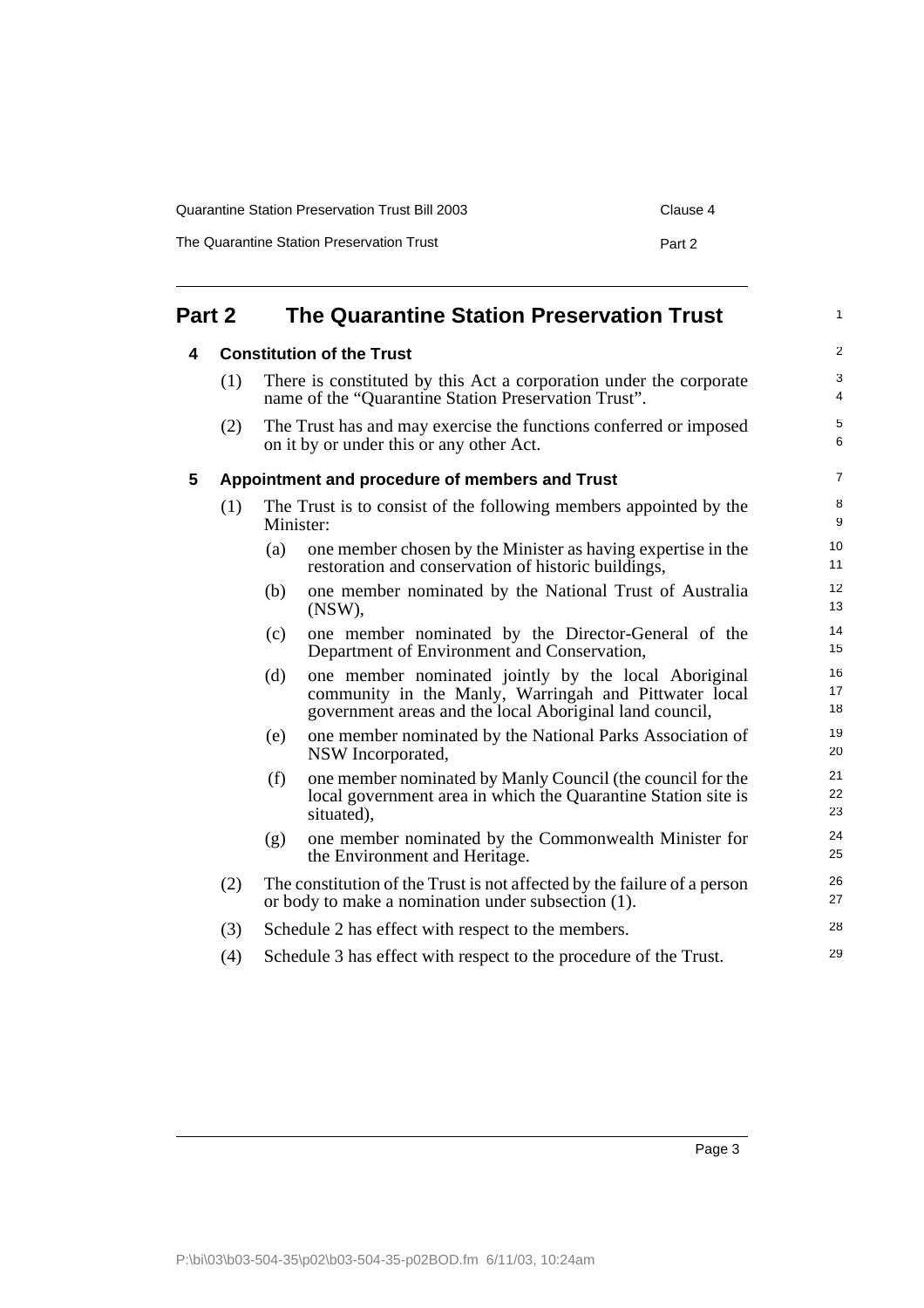Part 3 Objects and functions of the Trust

### <span id="page-7-1"></span><span id="page-7-0"></span>**Part 3 Objects and functions of the Trust**

#### **6 Objects of the Trust**

The objects of the Trust are:

(a) to advise the Minister on the care, control and management of the Quarantine Station site as part of North Head, and

1

- (b) to encourage the use and appreciation of the Quarantine Station site by the public by promoting the cultural, natural, historical, educational, scientific and recreational value of that site, and
- (c) to ensure the conservation of the cultural and natural values of the Quarantine Station site and the protection of the environment of North Head, and
- (d) to ensure that the management of the Quarantine Station site respects the natural and cultural values of the whole of North Head, and
- (e) any other objects, consistent with the functions of the Trust, in relation to the Quarantine Station site, that the Trust considers appropriate.

#### <span id="page-7-2"></span>**7 Functions of the Trust**

(1) The Trust may:

- (a) approve arrangements for the preservation, management and maintenance of the Quarantine Station site, and
- (b) approve any leases or licences of any part of the Quarantine Station site, and grants of easements through, on or in the Quarantine Station site, proposed by the Minister, and
- (c) approve a plan of management for the Quarantine Station site under Part 5 of the *National Parks and Wildlife Act 1974* that is integrated with the planning for the whole of North Head, and
- (d) approve any modifications to the Quarantine Station site only where consistent with its significant heritage values and relevant plans, and
- (e) permit the use of the whole or any part of the Quarantine Station site for activities of a cultural, natural, historical, educational, scientific and recreational nature, and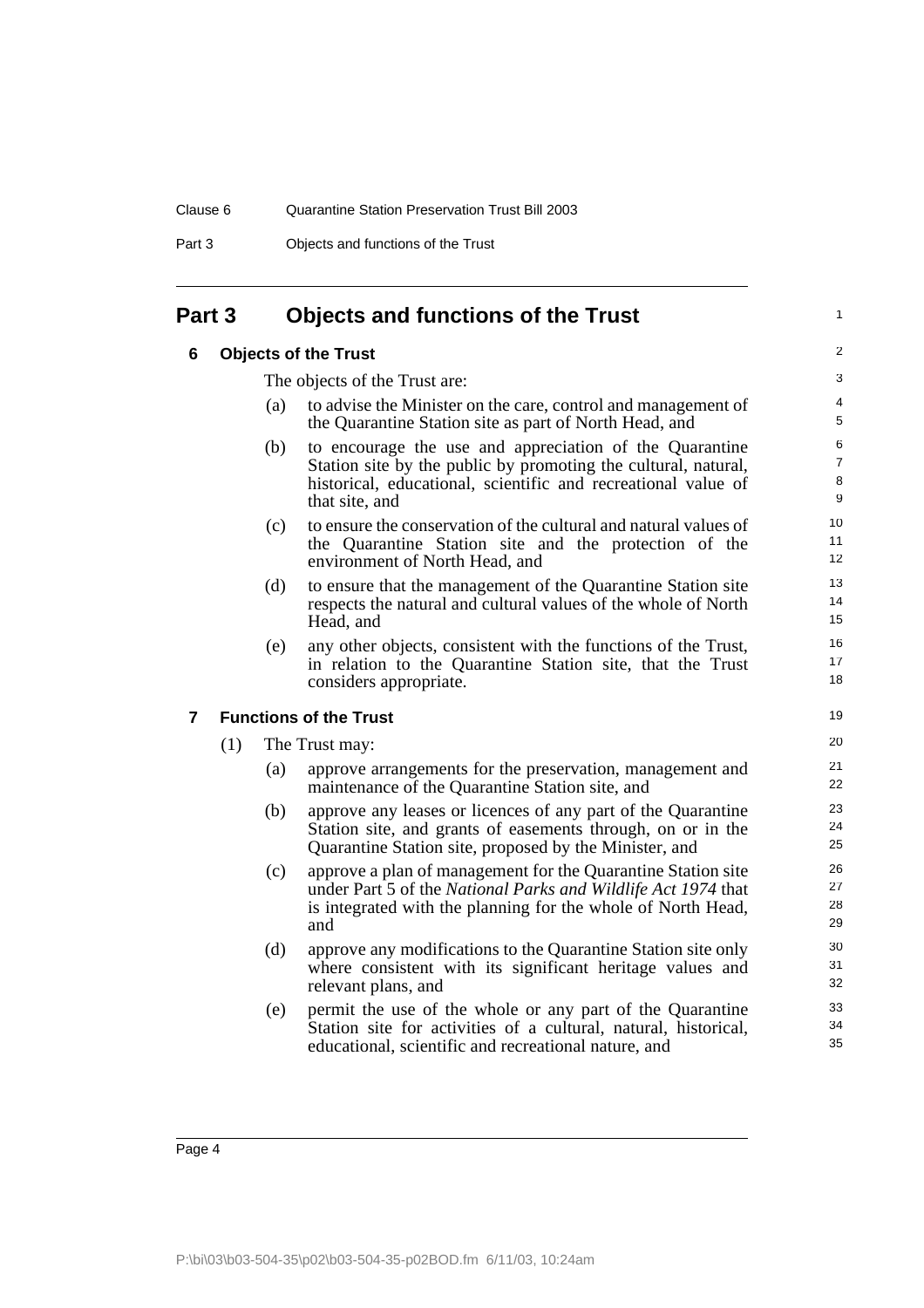Objects and functions of the Trust **Part 3** 

| (f) | approve and promote exhibits, lectures, films, publications<br>and other types of educational instruction relating to the<br>Quarantine Station site, and                                                                             |
|-----|---------------------------------------------------------------------------------------------------------------------------------------------------------------------------------------------------------------------------------------|
| (g) | disseminate scientific, cultural and historical information<br>concerning the Quarantine Station site to the public and<br>educational, scientific, cultural and historical institutions,<br>whether within or outside the State, and |
| (h) | in relation to the provision of food and other refreshments in<br>connection with the Quarantine Station site:                                                                                                                        |

- (i) apply for, hold or dispose of any relevant licence, permit or other authority for the purpose of the provision of food and other refreshments in connection with the Quarantine Station site, or
- (ii) permit the provision of food and other refreshments, or
- (iii) authorise another person to apply for any relevant licence, permit or other authority for the purpose of the provision of food and other refreshments in connection with the Quarantine Station site.
- (2) Subject to this Act and the regulations, the Trust has the control and management of all property of the Trust.
- (3) The Trust may, and when requested by the Minister must, make reports and recommendations to the Minister with respect to the Trust and the Quarantine Station site.
- (4) The Trust has and may exercise such functions, in addition to those specified in this section, as are reasonably necessary to achieve its objects.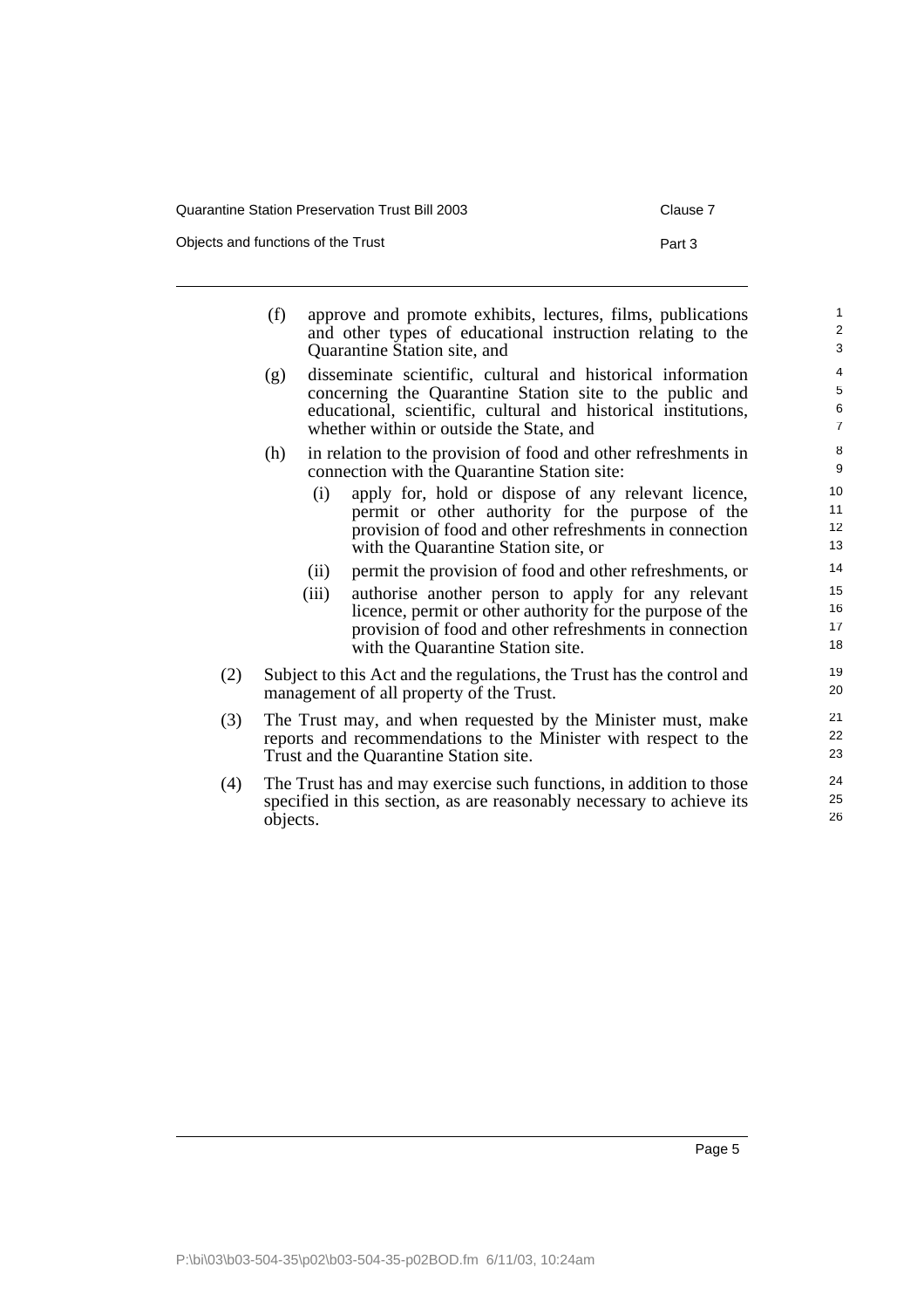### Clause 8 Quarantine Station Preservation Trust Bill 2003 Part 4 Limitations on grant of leases and licences relating to Quarantine Station site

## <span id="page-9-0"></span>**Part 4 Limitations on grant of leases and licences relating to Quarantine Station site**

### <span id="page-9-2"></span><span id="page-9-1"></span>**Division 1 Application**

### **8 Application of Part**

- (1) This Part applies to and in respect of the exercise by the Minister of the following powers under the *National Parks and Wildlife Act 1974*:
	- (a) the power under section 151 (1) (a)–(e) to grant a lease of land within the Quarantine Station site,

1  $\mathfrak{p}$ 

3

- (b) the power under section 151 (1) (f) to grant a licence to occupy or use land within the Quarantine Station site,
- (c) the power under section 151B (2) to grant a lease of land within the Quarantine Station site to enable the adaptive reuse of an existing building or structure on the land for any purpose specified in section 151B (12),
- (d) the power under section 151B (3) to grant a licence to occupy and use land within the Quarantine Station site, and any existing building or structure on the Quarantine Station site, for any purpose.
- (2) In the event of any inconsistency between this Part and the *National Parks and Wildlife Act 1974*, this Part prevails to the extent of the inconsistency.

### <span id="page-9-4"></span><span id="page-9-3"></span>**Division 2 Procedure**

**9 Public notice must be given of proposed grant of lease and licence** (1) The Minister must not exercise any power to which this Part applies unless the Minister has: (a) caused notice of the proposal to grant the lease or licence, and a summary of the main terms of the lease or licence, to be published in at least one Sydney metropolitan newspaper and one local newspaper circulating in the locality of the Quarantine Station site, and (b) in that notice, invited public comments on the proposed lease or licence within a time specified in the notice, being not less than 30 days after the publication of the notice, and 23 24 25 26 27 28 29 30 31 32 33 34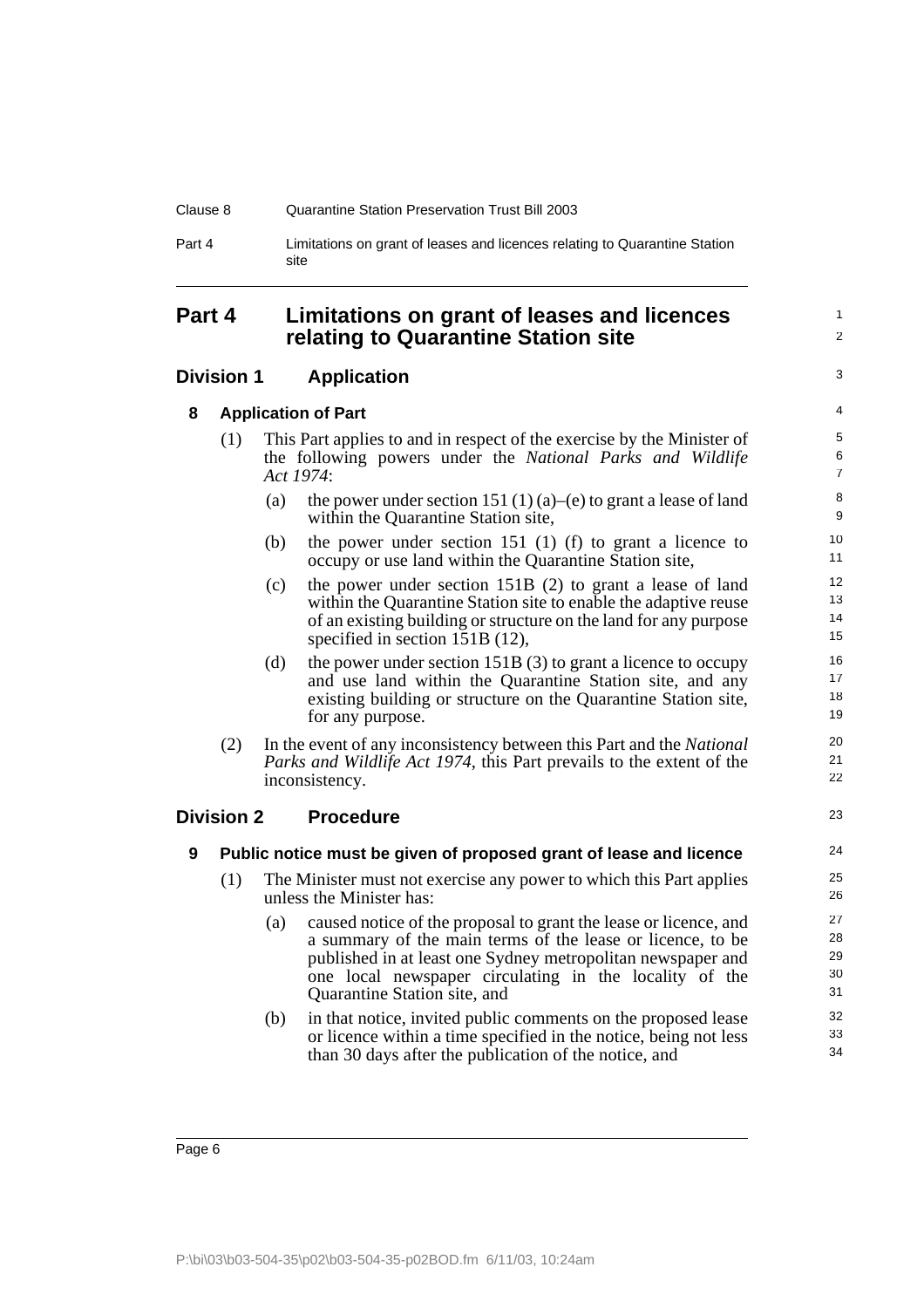Quarantine Station Preservation Trust Bill 2003 Clause 10

site

Limitations on grant of leases and licences relating to Quarantine Station Part 4

<span id="page-10-1"></span><span id="page-10-0"></span>(c) had regard to any written comments received in response to the notices within 30 days after the date of the publication of the notices (if they were both published on the same day) or after the publication of the later of the two notices (if published on different days), and (d) forwarded to the Trust any written comments received in response to the notice within 30 days after the date of the last publication, and (e) obtained the written approval of the Trust, and (f) published, in at least one Sydney metropolitan newspaper, and one local newspaper circulating in the locality of the Quarantine Station site, the Minister's reasons for his or her decision to grant the lease or licence. (2) If the Minister exercises a power to which this Part applies in breach of this section, the lease or licence granted by the Minister in the exercise of that power is void. **10 Grant of leases and licences must have prior approval of Trust** (1) The Minister must not exercise any power to which this Part applies unless the Minister has first obtained the written approval of the Trust to the exercise of that power. (2) If the Minister exercises a power to which this Part applies in breach of this section, the lease or licence granted by the Minister in the exercise of that power is void. **11 Trust must not give approval unless it considers certain factors** (1) The Trust must not give approval to the exercise by the Minister of any power to which this Part applies unless the Trust has had regard to: (a) any written comments received by the Minister in response to the Minister's notice that were forwarded to the Trust, and (b) any written comments received directly by the Trust in response to the Minister's notice, and (c) the impact of the proposal on the cultural, natural, historical, educational, scientific and recreational values of the Quarantine Station site. (2) The Trust must not give approval to the exercise by the Minister of any power to which this Part applies if the Trust forms the opinion that the grant of the relevant lease or licence will result in:

Page 7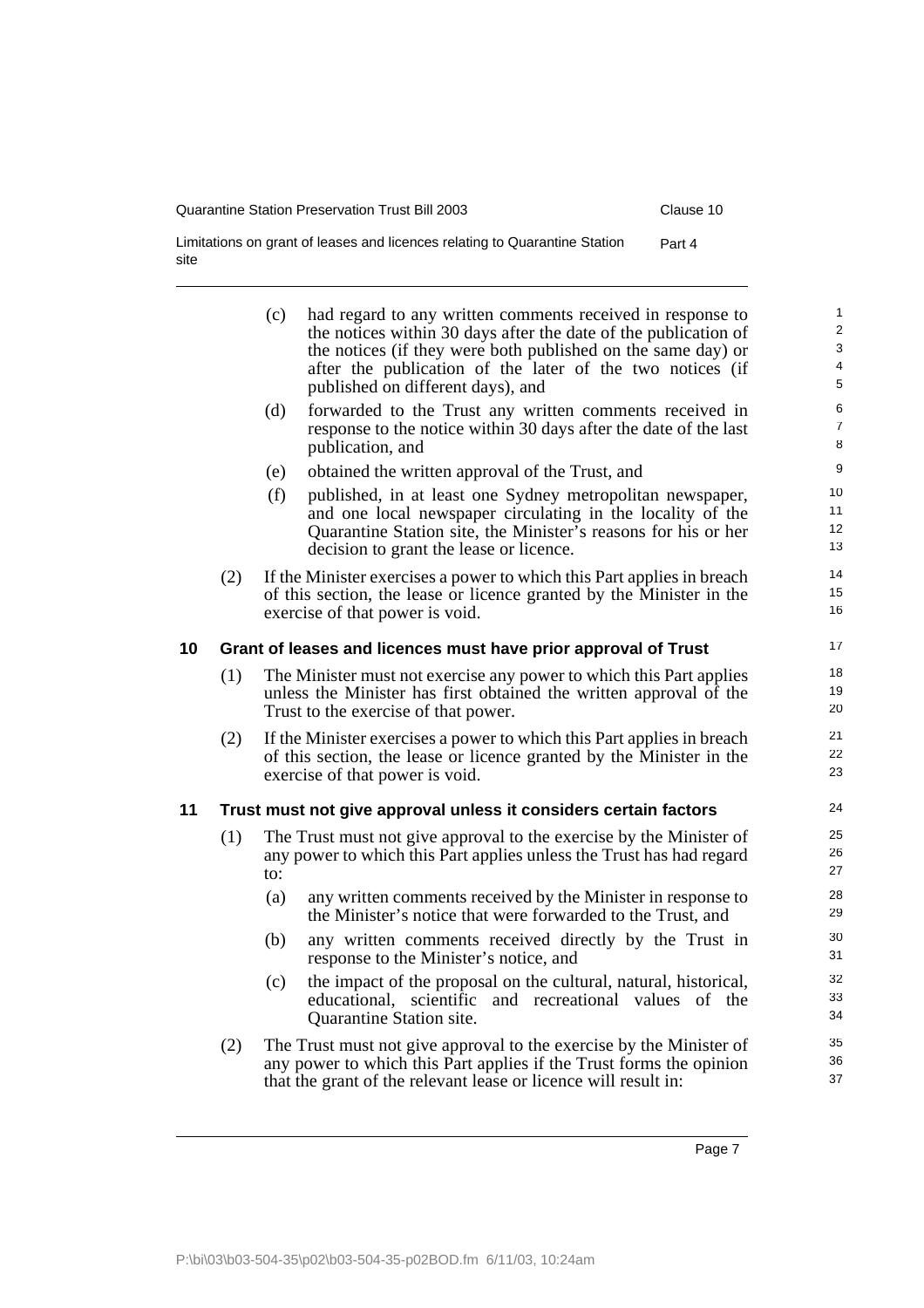#### Clause 12 Quarantine Station Preservation Trust Bill 2003

Part 4 Limitations on grant of leases and licences relating to Quarantine Station site

> (a) less open space at the Quarantine Station site than existed when the site was reserved as part of a national park under the *National Parks and Wildlife Act 1974*, or

14 15

- (b) an increase in the total floor area of all buildings that existed at the Quarantine Station site on that date, or
- (c) an adverse impact on the significant heritage values of the Quarantine Station site.
- (3) If the Trust exercises the power to give approval under this section in breach of this section, the lease or licence granted by the Minister the subject of that approval is void.
- (4) Subsections (1) and (2) are not intended to limit the factors that the Trust may take into consideration when determining whether or not to give approval.

#### <span id="page-11-0"></span>**Division 3 Restrictions on leases or licence that may be granted**

#### <span id="page-11-1"></span>**12 Restrictions on leases or licences that may be granted**

- (1) The Minister must not exercise any power to which this Part applies unless the Minister has had regard to the impact of the proposal on open space at the Quarantine Station site, the floor area of buildings on the site and the significant heritage values of the Quarantine Station site.
- (2) The Minister must not exercise any power to which this Part applies if the Minister forms the opinion that the grant of the relevant lease or licence will result in:
	- (a) less open space at the Quarantine Station site than existed when the site was reserved as part of a national park under the *National Parks and Wildlife Act 1974*, or
	- (b) an increase in the total floor area of all buildings that existed at the Quarantine Station on that date, or
	- (c) an adverse impact on the significant heritage values of the Quarantine Station site.
- (3) If the Minister exercises a power to which this Part applies in breach of this section, the lease or licence granted by the Minister in the exercise of that power is void.
- (4) Subsections (1) and (2) are not intended to limit the factors that the Minister may take into consideration when determining whether or not to exercise his or her power.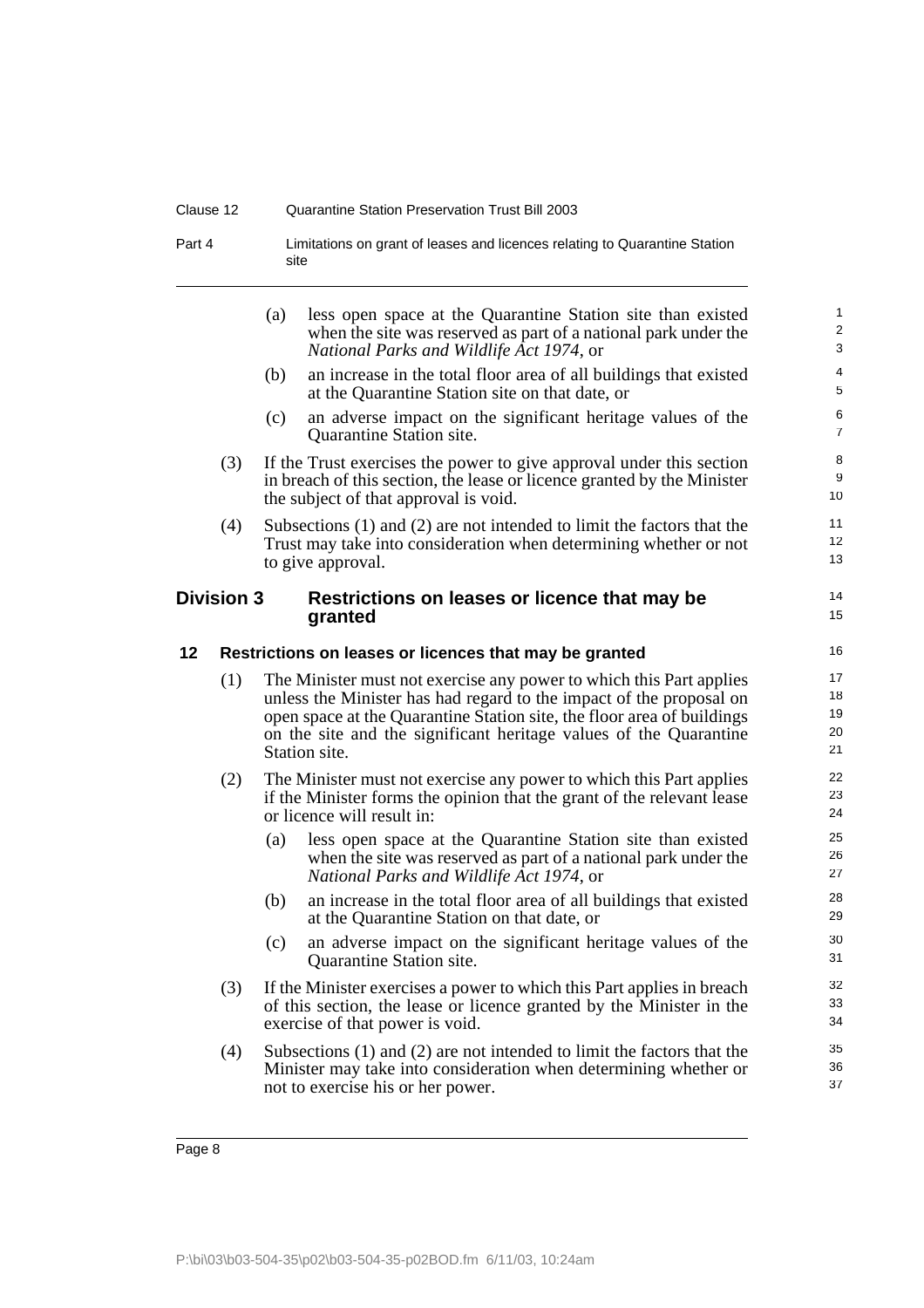Quarantine Station Preservation Trust Bill 2003 Clause 13

Limitations on grant of leases and licences relating to Quarantine Station Part 4 site

#### <span id="page-12-0"></span>**13 Minister cannot lease or licence all or a substantial part of Quarantine Station site to one person or unincorporated group of persons**

- (1) Despite Part 12 of the *National Parks and Wildlife Act 1974*, the Minister must not:
	- (a) grant a lease of all or a substantial part of the Quarantine Station site to one person or one unincorporated group of persons, or
	- (b) grant a licence to occupy or use all or a substantial part of the Quarantine Station site to one person or one unincorporated group of persons, or
	- (c) grant a lease of all or a substantial part of the Quarantine Station site to enable the adaptive reuse of an existing building or structure on the land for any purpose specified in section 151B (12) to one person or one unincorporated group of persons, or
	- (d) grant a licence to occupy and use all land or a substantial part of the Quarantine Station site, and any existing building or structure, for any purpose to one person or one unincorporated group of persons.
- (2) If the Minister exercises a power to which this Part applies in breach of this section, the lease or licence granted by the Minister in the exercise of that power is void.

#### <span id="page-12-1"></span>**14 Minister cannot grant leases or licences with provisions for transfer or subletting**

- (1) Despite the provision of the *National Parks and Wildlife Act 1974*, the Minister must not:
	- (a) grant a lease of any part of the Quarantine Station site that contains a provision:
		- (i) that enables an assignment or transfer of that lease or an assignment or transfer of any personal obligations pursuant to that lease, or
		- (ii) that allows for a sublease, or
		- (iii) that allows the lessee to mortgage any or all of the lessee's interest in that lease, or
	- (b) grant a licence to occupy or use any part of the Quarantine Station site that contains a provision: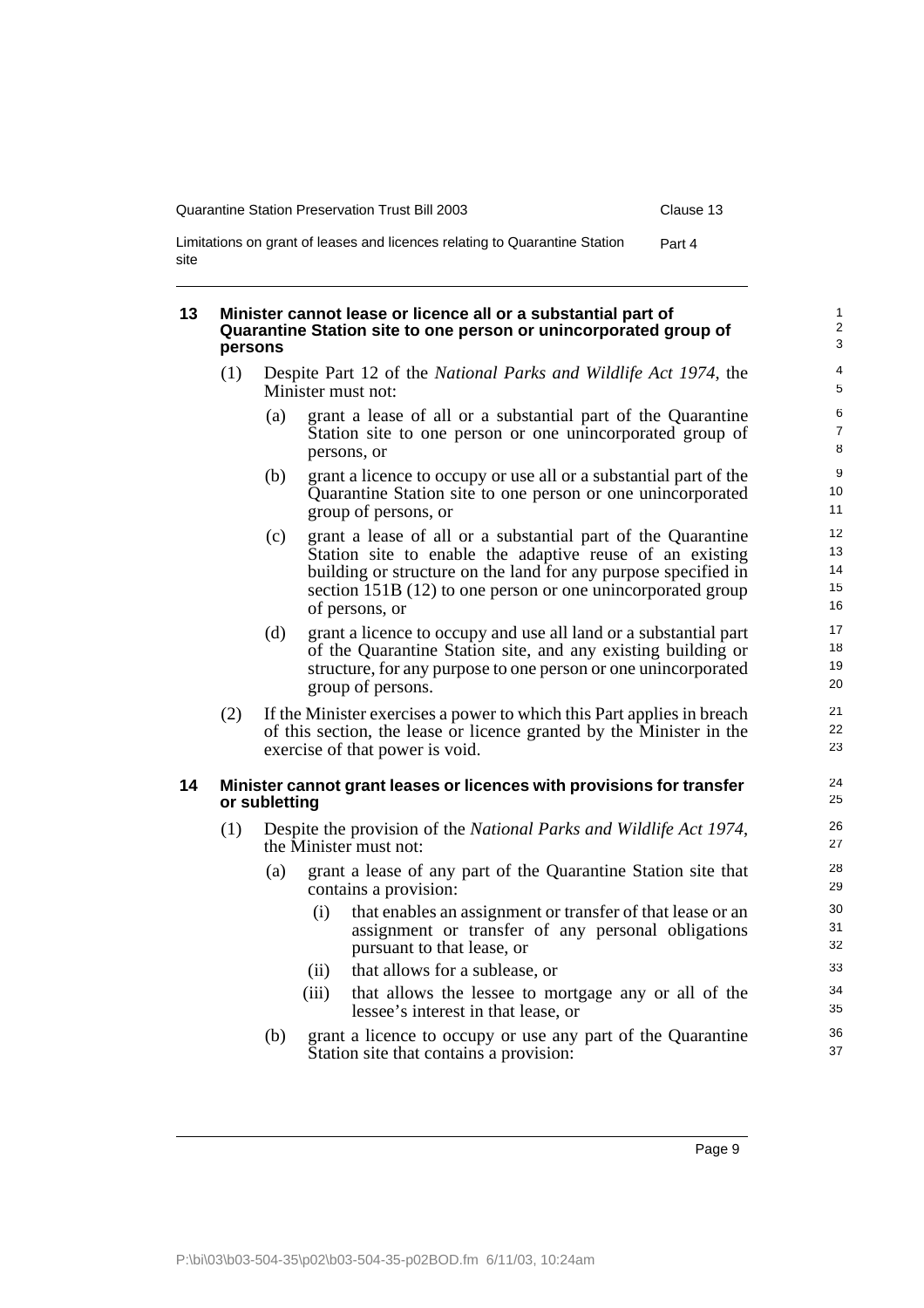#### Clause 15 Quarantine Station Preservation Trust Bill 2003

| Part 4 | Limitations on grant of leases and licences relating to Quarantine Station |
|--------|----------------------------------------------------------------------------|
|        | site                                                                       |

<span id="page-13-0"></span>

|    |      |     | that enables an assignment or transfer of that licence or<br>(i)<br>an assignment or transfer of any personal obligation<br>pursuant to that licence, or<br>that allows the licensee to mortgage any or all of the<br>(ii)<br>licensee's interest in that licence. | $\mathbf{1}$<br>$\overline{2}$<br>3<br>$\overline{4}$<br>5 |
|----|------|-----|--------------------------------------------------------------------------------------------------------------------------------------------------------------------------------------------------------------------------------------------------------------------|------------------------------------------------------------|
|    | (2)  |     | If the Minister exercises a power to which this Part applies in breach<br>of this section, the lease or licence granted by the Minister in the<br>exercise of that power is void.                                                                                  | 6<br>$\overline{7}$<br>8                                   |
| 15 | more |     | Minister cannot grant leases and licences with term of 10 years or                                                                                                                                                                                                 | 9<br>10                                                    |
|    | (1)  |     | Despite Part 12 of the National Parks and Wildlife Act 1974, the<br>Minister must not:                                                                                                                                                                             | 11<br>12                                                   |
|    |      | (a) | grant a lease of any part of the land within the Quarantine<br>Station site for a term of 10 years or more, or                                                                                                                                                     | 13<br>14                                                   |
|    |      | (b) | grant a licence to occupy or use any part of the land within the<br>Quarantine Station site for a term of 10 years or more, or                                                                                                                                     | 15<br>16                                                   |
|    |      | (c) | grant a lease of any part of the land within the Quarantine<br>Station site to enable the adaptive reuse of an existing<br>building or structure on the land for any purpose specified in<br>section 151B (12) for a term of 10 years or more, or                  | 17<br>18<br>19<br>20                                       |
|    |      | (d) | grant a licence to occupy and use any part of the land within<br>the Quarantine Station site, and any existing building or<br>structure on the Quarantine Station site, for any purpose for a<br>term of 10 years or more, or                                      | 21<br>22<br>23<br>24                                       |
|    |      | (e) | grant a lease or licence with an option for renewal, the<br>combined term of which is 10 years or more.                                                                                                                                                            | 25<br>26                                                   |
|    | (2)  |     | If the Minister exercises a power to which this Part applies in breach<br>of this section, the lease or licence granted by the Minister in the<br>exercise of that power is void.                                                                                  | 27<br>28<br>29                                             |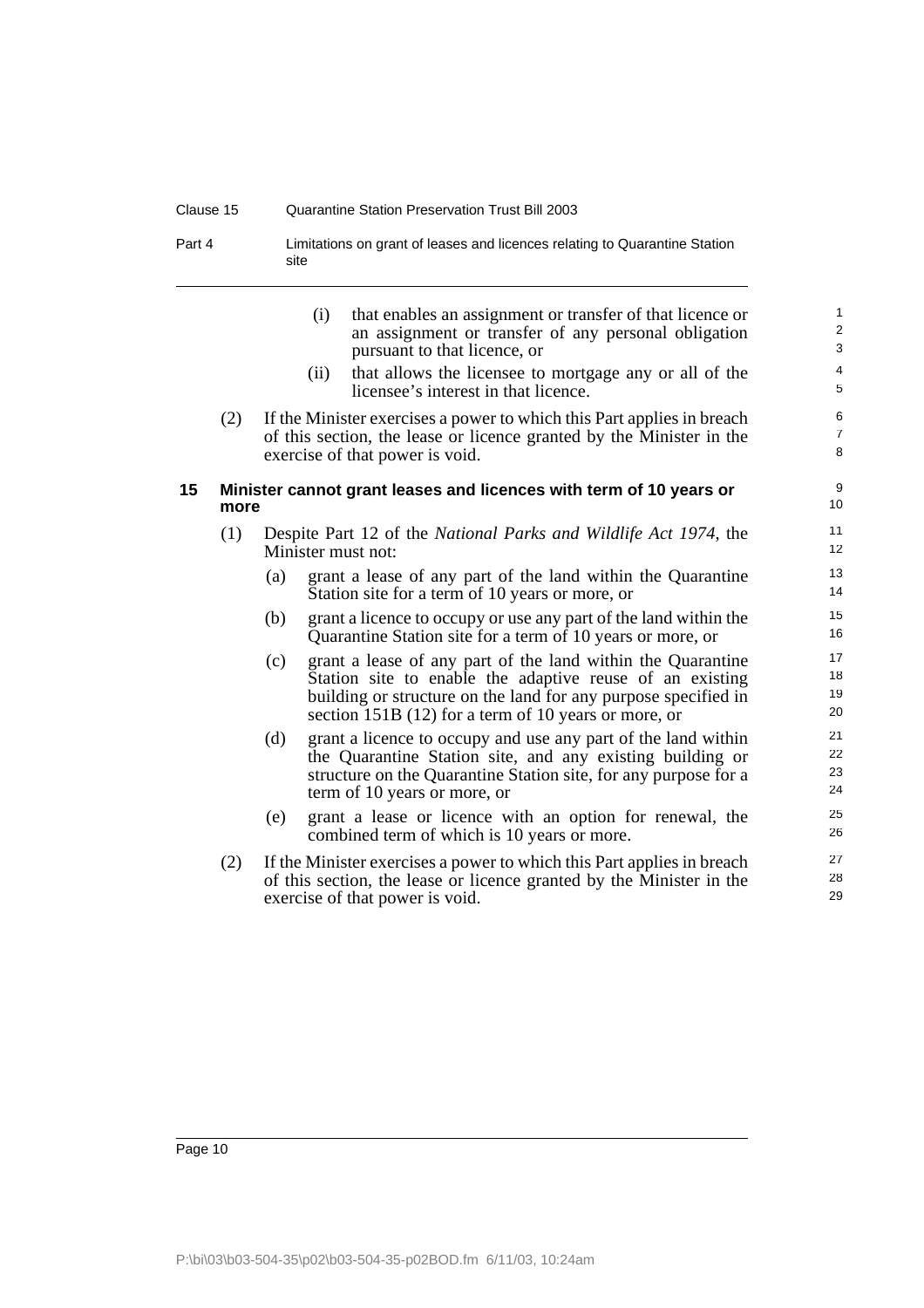| Quarantine Station Preservation Trust Bill 2003                    | Clause 16 |
|--------------------------------------------------------------------|-----------|
| Plan of management for inclusion of trust lands in North Head site | Part 5    |

#### <span id="page-14-3"></span><span id="page-14-2"></span><span id="page-14-1"></span><span id="page-14-0"></span>**Part 5 Plan of management for inclusion of trust lands in North Head site 16 Preparation of plan of management** (1) The Trust must, in accordance with any directions of the Minister, cause a plan of management to be prepared for the trust lands. (2) The plan of management must contain a detailed written scheme of the operations proposed to be undertaken in or in relation to the trust lands, an integrated biodiversity management plan and recovery plans for threatened species for the whole of North Head. **17 Adoption etc of plan of management** (1) When the plan of management has been prepared, the Trust: (a) must refer the plan to the Minister, and (b) may, with the approval of the Minister, refer a copy of the plan to any other person. (2) The Minister may: (a) adopt the plan of management, without alteration or with such alterations as the Minister thinks fit, or (b) refer it back to the Trust for further consideration. **18 Preparation of plan of management** (1) The Trust must, in accordance with any direction of the Minister, cause a plan of management to be prepared for the trust lands. (2) The plan of management must contain a detailed written scheme of the operations proposed to be undertaken in or in relation to the trust lands. (3) The plan of management must be prepared according to the *National Parks and Wildlife Act 1974* but must also: (a) define the manner in which the management of the trust lands will be integrated with the control and management of the whole of North Head, and (b) include: (i) a transport, traffic and parking plan for the trust lands that is integrated with an ecologically sustainable transport, traffic and parking plan for the whole of North Head, and 1  $\mathfrak{p}$ 3 4 5 6 7 8 9  $1<sub>0</sub>$ 11 12 13 14 15 16 17 18 19 20 21 22 23 24 25 26 27  $28$ 29 30 31 32 33 34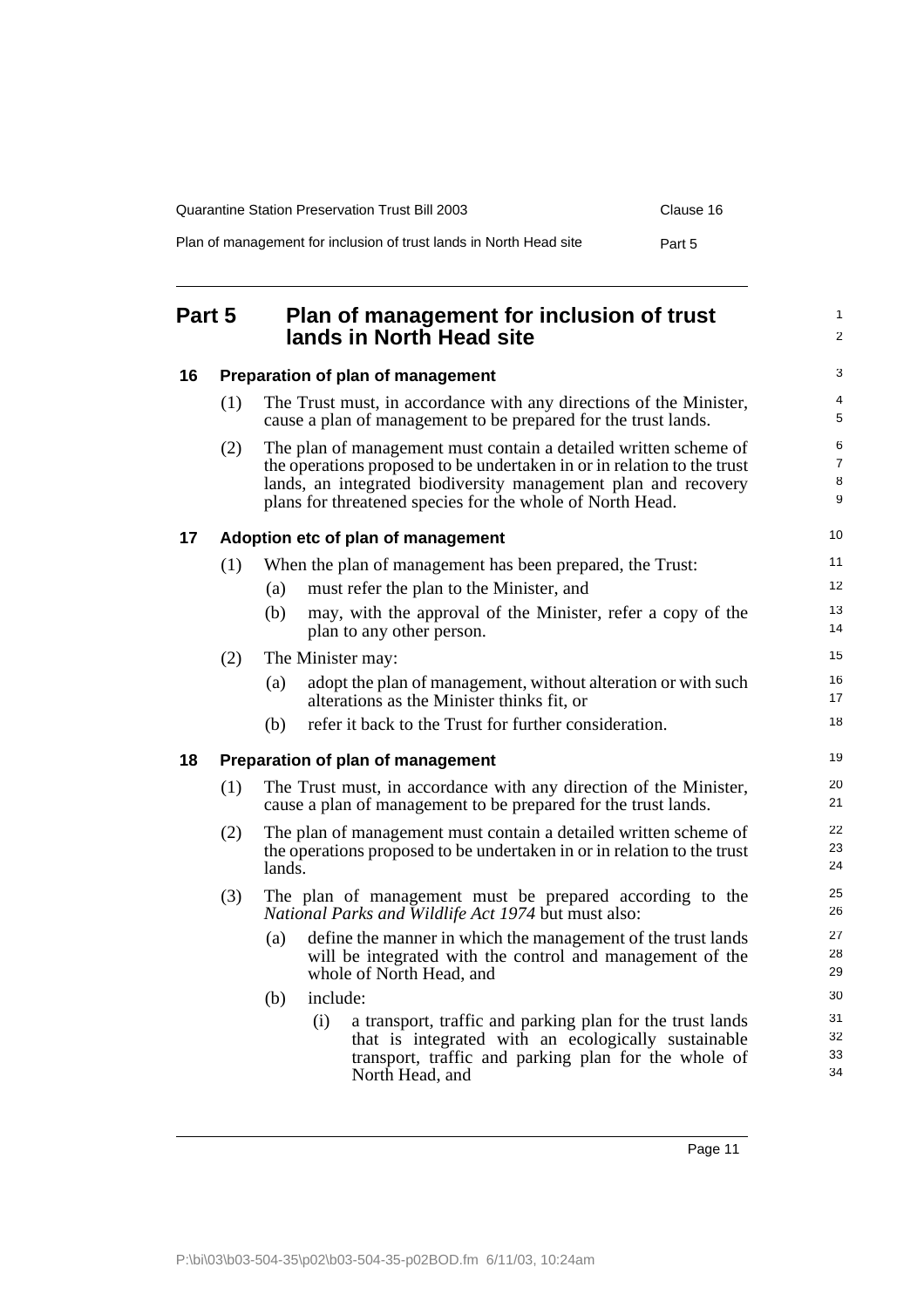Part 5 Plan of management for inclusion of trust lands in North Head site

<span id="page-15-3"></span><span id="page-15-2"></span><span id="page-15-1"></span><span id="page-15-0"></span>

|     | (ii) | an interpretation plan for the trust lands that is                            | $\mathbf{1}$                                                                                                                                                                                                                                                                                                                                                                                                                                                                                                                                                                                                                                                                                                                                                                                                                                                                                                                                                                                                                                                                                                                                                                                                                                                                                                                                                                                                                                                                                                                                                                                          |
|-----|------|-------------------------------------------------------------------------------|-------------------------------------------------------------------------------------------------------------------------------------------------------------------------------------------------------------------------------------------------------------------------------------------------------------------------------------------------------------------------------------------------------------------------------------------------------------------------------------------------------------------------------------------------------------------------------------------------------------------------------------------------------------------------------------------------------------------------------------------------------------------------------------------------------------------------------------------------------------------------------------------------------------------------------------------------------------------------------------------------------------------------------------------------------------------------------------------------------------------------------------------------------------------------------------------------------------------------------------------------------------------------------------------------------------------------------------------------------------------------------------------------------------------------------------------------------------------------------------------------------------------------------------------------------------------------------------------------------|
|     |      |                                                                               | $\overline{2}$<br>3                                                                                                                                                                                                                                                                                                                                                                                                                                                                                                                                                                                                                                                                                                                                                                                                                                                                                                                                                                                                                                                                                                                                                                                                                                                                                                                                                                                                                                                                                                                                                                                   |
|     |      |                                                                               |                                                                                                                                                                                                                                                                                                                                                                                                                                                                                                                                                                                                                                                                                                                                                                                                                                                                                                                                                                                                                                                                                                                                                                                                                                                                                                                                                                                                                                                                                                                                                                                                       |
|     |      |                                                                               | 4                                                                                                                                                                                                                                                                                                                                                                                                                                                                                                                                                                                                                                                                                                                                                                                                                                                                                                                                                                                                                                                                                                                                                                                                                                                                                                                                                                                                                                                                                                                                                                                                     |
|     |      |                                                                               | 5                                                                                                                                                                                                                                                                                                                                                                                                                                                                                                                                                                                                                                                                                                                                                                                                                                                                                                                                                                                                                                                                                                                                                                                                                                                                                                                                                                                                                                                                                                                                                                                                     |
|     |      |                                                                               | 6                                                                                                                                                                                                                                                                                                                                                                                                                                                                                                                                                                                                                                                                                                                                                                                                                                                                                                                                                                                                                                                                                                                                                                                                                                                                                                                                                                                                                                                                                                                                                                                                     |
|     |      |                                                                               | $\overline{7}$<br>8                                                                                                                                                                                                                                                                                                                                                                                                                                                                                                                                                                                                                                                                                                                                                                                                                                                                                                                                                                                                                                                                                                                                                                                                                                                                                                                                                                                                                                                                                                                                                                                   |
|     |      |                                                                               | 9                                                                                                                                                                                                                                                                                                                                                                                                                                                                                                                                                                                                                                                                                                                                                                                                                                                                                                                                                                                                                                                                                                                                                                                                                                                                                                                                                                                                                                                                                                                                                                                                     |
|     |      |                                                                               | 10                                                                                                                                                                                                                                                                                                                                                                                                                                                                                                                                                                                                                                                                                                                                                                                                                                                                                                                                                                                                                                                                                                                                                                                                                                                                                                                                                                                                                                                                                                                                                                                                    |
|     |      |                                                                               | 11<br>12                                                                                                                                                                                                                                                                                                                                                                                                                                                                                                                                                                                                                                                                                                                                                                                                                                                                                                                                                                                                                                                                                                                                                                                                                                                                                                                                                                                                                                                                                                                                                                                              |
|     |      |                                                                               |                                                                                                                                                                                                                                                                                                                                                                                                                                                                                                                                                                                                                                                                                                                                                                                                                                                                                                                                                                                                                                                                                                                                                                                                                                                                                                                                                                                                                                                                                                                                                                                                       |
|     |      |                                                                               | 13                                                                                                                                                                                                                                                                                                                                                                                                                                                                                                                                                                                                                                                                                                                                                                                                                                                                                                                                                                                                                                                                                                                                                                                                                                                                                                                                                                                                                                                                                                                                                                                                    |
|     |      |                                                                               | 14<br>15                                                                                                                                                                                                                                                                                                                                                                                                                                                                                                                                                                                                                                                                                                                                                                                                                                                                                                                                                                                                                                                                                                                                                                                                                                                                                                                                                                                                                                                                                                                                                                                              |
|     |      |                                                                               | 16                                                                                                                                                                                                                                                                                                                                                                                                                                                                                                                                                                                                                                                                                                                                                                                                                                                                                                                                                                                                                                                                                                                                                                                                                                                                                                                                                                                                                                                                                                                                                                                                    |
|     |      |                                                                               | 17<br>18                                                                                                                                                                                                                                                                                                                                                                                                                                                                                                                                                                                                                                                                                                                                                                                                                                                                                                                                                                                                                                                                                                                                                                                                                                                                                                                                                                                                                                                                                                                                                                                              |
|     |      |                                                                               | 19                                                                                                                                                                                                                                                                                                                                                                                                                                                                                                                                                                                                                                                                                                                                                                                                                                                                                                                                                                                                                                                                                                                                                                                                                                                                                                                                                                                                                                                                                                                                                                                                    |
|     |      |                                                                               | 20                                                                                                                                                                                                                                                                                                                                                                                                                                                                                                                                                                                                                                                                                                                                                                                                                                                                                                                                                                                                                                                                                                                                                                                                                                                                                                                                                                                                                                                                                                                                                                                                    |
|     |      |                                                                               | 21                                                                                                                                                                                                                                                                                                                                                                                                                                                                                                                                                                                                                                                                                                                                                                                                                                                                                                                                                                                                                                                                                                                                                                                                                                                                                                                                                                                                                                                                                                                                                                                                    |
|     |      |                                                                               | 22<br>23                                                                                                                                                                                                                                                                                                                                                                                                                                                                                                                                                                                                                                                                                                                                                                                                                                                                                                                                                                                                                                                                                                                                                                                                                                                                                                                                                                                                                                                                                                                                                                                              |
|     |      |                                                                               |                                                                                                                                                                                                                                                                                                                                                                                                                                                                                                                                                                                                                                                                                                                                                                                                                                                                                                                                                                                                                                                                                                                                                                                                                                                                                                                                                                                                                                                                                                                                                                                                       |
|     |      |                                                                               | 24                                                                                                                                                                                                                                                                                                                                                                                                                                                                                                                                                                                                                                                                                                                                                                                                                                                                                                                                                                                                                                                                                                                                                                                                                                                                                                                                                                                                                                                                                                                                                                                                    |
|     |      |                                                                               | 25                                                                                                                                                                                                                                                                                                                                                                                                                                                                                                                                                                                                                                                                                                                                                                                                                                                                                                                                                                                                                                                                                                                                                                                                                                                                                                                                                                                                                                                                                                                                                                                                    |
|     |      |                                                                               | 26<br>27                                                                                                                                                                                                                                                                                                                                                                                                                                                                                                                                                                                                                                                                                                                                                                                                                                                                                                                                                                                                                                                                                                                                                                                                                                                                                                                                                                                                                                                                                                                                                                                              |
|     |      |                                                                               | 28                                                                                                                                                                                                                                                                                                                                                                                                                                                                                                                                                                                                                                                                                                                                                                                                                                                                                                                                                                                                                                                                                                                                                                                                                                                                                                                                                                                                                                                                                                                                                                                                    |
| (1) |      |                                                                               | 29                                                                                                                                                                                                                                                                                                                                                                                                                                                                                                                                                                                                                                                                                                                                                                                                                                                                                                                                                                                                                                                                                                                                                                                                                                                                                                                                                                                                                                                                                                                                                                                                    |
|     |      |                                                                               | 30                                                                                                                                                                                                                                                                                                                                                                                                                                                                                                                                                                                                                                                                                                                                                                                                                                                                                                                                                                                                                                                                                                                                                                                                                                                                                                                                                                                                                                                                                                                                                                                                    |
|     |      |                                                                               | 31                                                                                                                                                                                                                                                                                                                                                                                                                                                                                                                                                                                                                                                                                                                                                                                                                                                                                                                                                                                                                                                                                                                                                                                                                                                                                                                                                                                                                                                                                                                                                                                                    |
|     |      | Minister:<br>(a)<br>(b)<br>Minister:<br>(a)<br>(b)<br>adoption.<br>(a)<br>(b) | integrated with an interpretation plan for the whole of<br>North Head.<br>Public notice must be given of proposed plan of management<br>The Minister must not adopt any plan of management unless the<br>has caused notice of the plan of management to be published<br>in at least one Sydney metropolitan newspaper and one local<br>newspaper circulating in the locality of the trust lands, and<br>has, in that notice, invited public comment on the plan of<br>management within a time specified in the notice, being not<br>less than 30 days after the publication of the notice.<br>Minister must have regard to public comments<br>The Minister must not adopt any plan of management unless the<br>has had regard to any written comments received in response<br>to the notices given under section 19 within 30 days after the<br>date of the publication of the notices (if they were both<br>published on the same day) or after the publication of the later<br>of the two notices (if published on different days), and<br>has forwarded to the Trust any written comments received in<br>response to the notices within 30 days after the date of the last<br>publication.<br>Approval of plan of management by Trust<br>The Minister must not adopt any plan of management unless the<br>Minister has obtained the written approval of the Trust to the<br>Adoption of plan of management<br>After the procedure in this Part has been followed, the Minister may:<br>adopt a plan of management without alteration, or<br>refer it back to the Trust for further consideration. |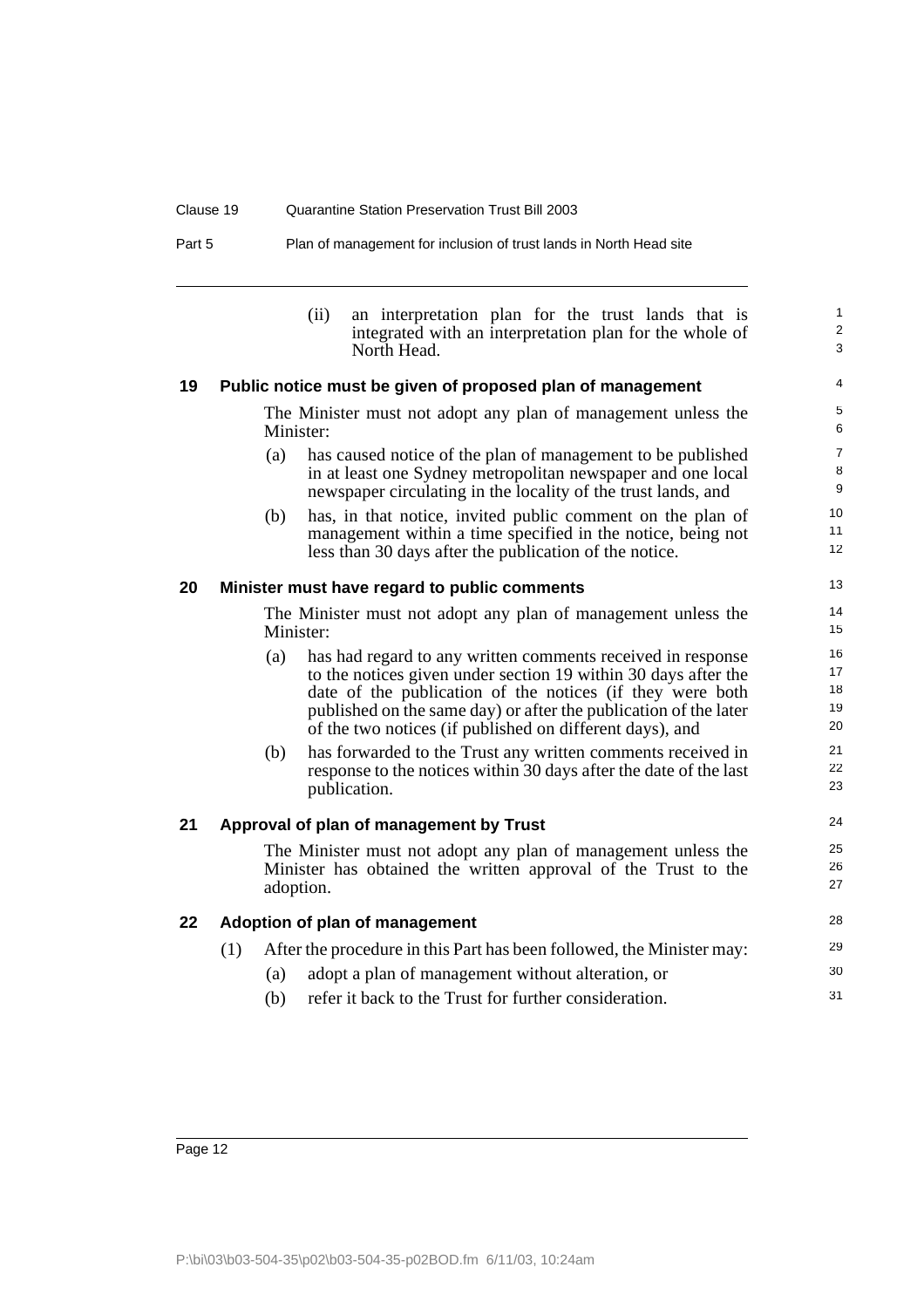| Quarantine Station Preservation Trust Bill 2003                    | Clause 23 |
|--------------------------------------------------------------------|-----------|
| Plan of management for inclusion of trust lands in North Head site | Part 5    |

<span id="page-16-1"></span><span id="page-16-0"></span>

|    | (2) | If the Minister approves a plan of management, the Minister must<br>ensure that the Minister's reasons for his or her decision to approve<br>the plan of management are published in at least one Sydney<br>metropolitan newspaper and one local newspaper circulating in the<br>locality of the trust lands. | 1<br>$\overline{\mathbf{c}}$<br>3<br>4<br>5 |
|----|-----|---------------------------------------------------------------------------------------------------------------------------------------------------------------------------------------------------------------------------------------------------------------------------------------------------------------|---------------------------------------------|
|    | (3) | If the Minister fails to comply with a provision of this Part, any plan<br>of management adopted by the Minister is void.                                                                                                                                                                                     | 6<br>$\overline{7}$                         |
| 23 |     | Amendment or cancellation of plan of management                                                                                                                                                                                                                                                               | 8                                           |
|    | (1) | The Trust may, in accordance with any directions of the Minister:                                                                                                                                                                                                                                             | 9                                           |
|    |     | amend the plan of management from time to time, or<br>(a)                                                                                                                                                                                                                                                     | 10                                          |
|    |     | cancel the plan of management and substitute a new plan.<br>(b)                                                                                                                                                                                                                                               | 11                                          |
|    | (2) | The provisions of this Part apply to an amendment of the plan of                                                                                                                                                                                                                                              | 12                                          |
|    |     | management or the substitution of the plan of management in the                                                                                                                                                                                                                                               | 13                                          |
|    |     | same way as they apply to the preparation of the plan of                                                                                                                                                                                                                                                      | 14                                          |
|    |     | management.                                                                                                                                                                                                                                                                                                   | 15                                          |
| 24 |     | Carrying out of plan of management                                                                                                                                                                                                                                                                            | 16                                          |
|    | (1) | A plan of management adopted by the Minister is to be carried out                                                                                                                                                                                                                                             | 17                                          |
|    |     | and given effect to by the Trust.                                                                                                                                                                                                                                                                             | 18                                          |
|    | (2) | Nothing in this Part affects the operation of the <i>Local Government</i>                                                                                                                                                                                                                                     | 19                                          |
|    |     | Act 1993 or the Environmental Planning and Assessment Act 1979.                                                                                                                                                                                                                                               | 20                                          |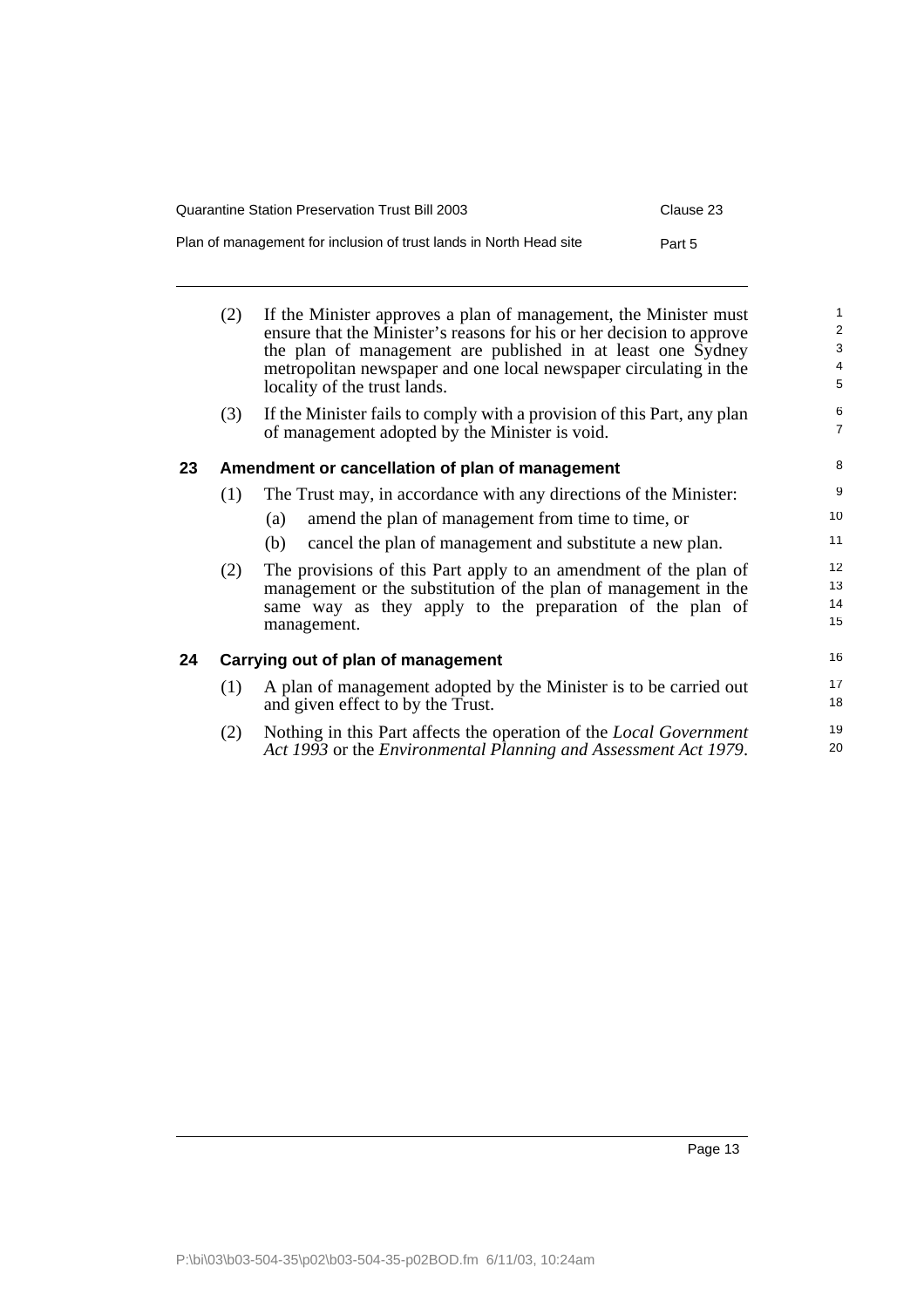### Clause 25 Quarantine Station Preservation Trust Bill 2003

Part 6 **Administration** 

<span id="page-17-0"></span>

| Part 6 | <b>Administration</b> |
|--------|-----------------------|
|--------|-----------------------|

<span id="page-17-4"></span><span id="page-17-3"></span><span id="page-17-2"></span><span id="page-17-1"></span>

| 25 |     | <b>Financial year of the Trust</b>                                                                                                                                                                                                                    | $\overline{c}$       |
|----|-----|-------------------------------------------------------------------------------------------------------------------------------------------------------------------------------------------------------------------------------------------------------|----------------------|
|    |     | The financial year of the Trust is the year commencing 1 July.                                                                                                                                                                                        | 3                    |
| 26 |     | <b>Committees</b>                                                                                                                                                                                                                                     | $\overline{4}$       |
|    | (1) | The Trust may establish committees to assist it in connection with<br>the exercise of any of its functions.                                                                                                                                           | 5<br>6               |
|    | (2) | It does not matter that any or all of the members of a committee are<br>not members of the Trust.                                                                                                                                                     | 7<br>8               |
|    | (3) | The procedure for the calling of meetings of a committee and for the<br>conduct of business at those meetings is, subject to the regulations,<br>to be as determined by the Trust or (subject to any determination of<br>the Trust) by the committee. | 9<br>10<br>11<br>12  |
| 27 |     | <b>Staff of the Trust</b>                                                                                                                                                                                                                             | 13                   |
|    |     | For the purposes of this Act, such other persons as may be necessary<br>to enable the Trust to exercise its functions, may be employed under<br>Chapter 2 of the Public Sector Employment and Management<br>Act 2002.                                 | 14<br>15<br>16<br>17 |
| 28 |     | <b>Delegation by the Trust</b>                                                                                                                                                                                                                        | 18                   |
|    | (1) | The Trust may delegate to a member of the Trust, a committee of the<br>Trust or any officer of the Trust the exercise of any of its functions,<br>other than this power of delegation.                                                                | 19<br>20<br>21       |
|    | (2) | The person may sub-delegate the exercise of a delegated function to<br>another person if the first-mentioned person is authorised in writing<br>to delegate the function to that person by the Trust.                                                 | 22<br>23<br>24       |
|    |     |                                                                                                                                                                                                                                                       |                      |

1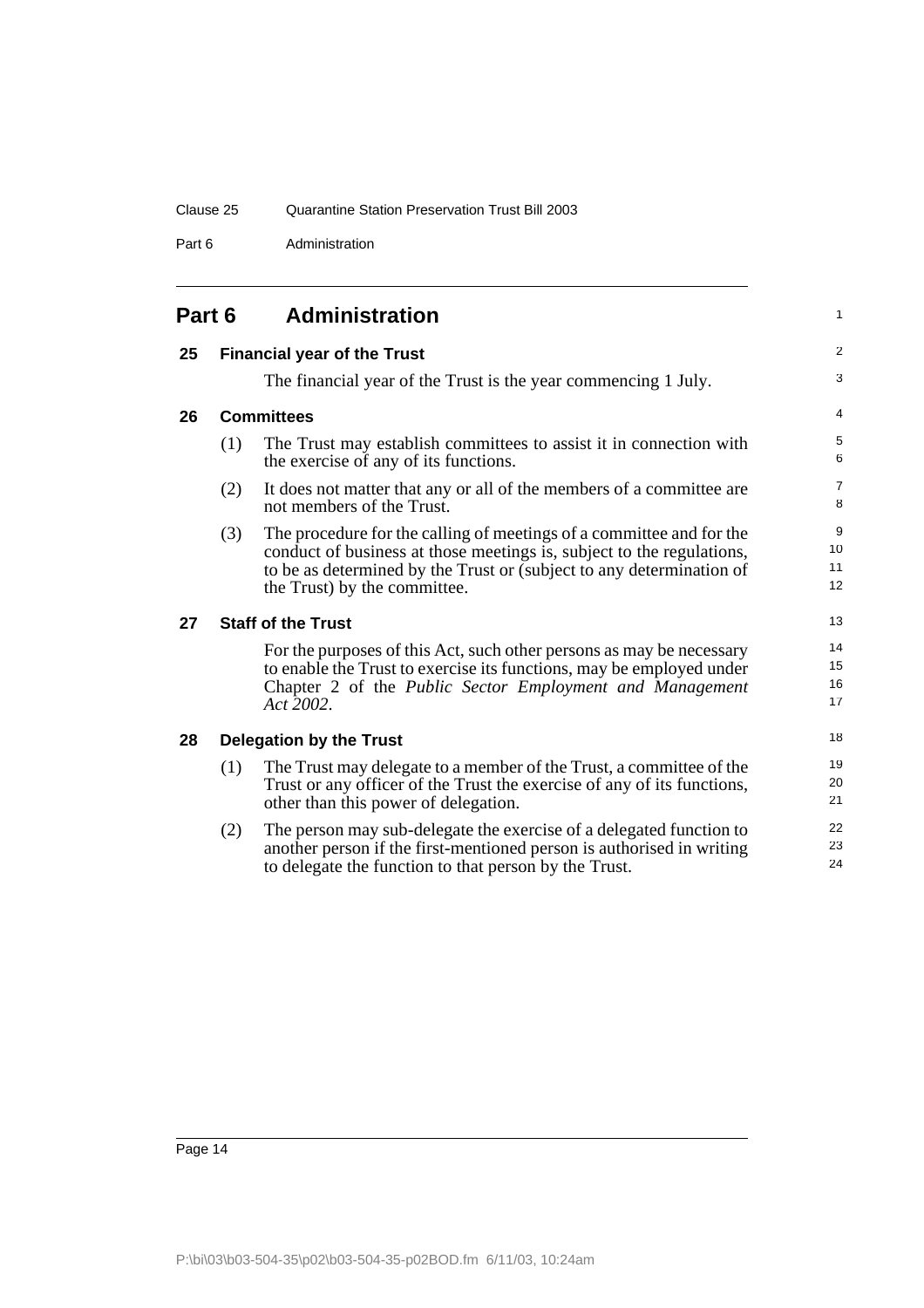Quarantine Station Preservation Trust Bill 2003 Clause 29

Miscellaneous **Part 7** 

1

### <span id="page-18-0"></span>**Part 7 Miscellaneous**

#### <span id="page-18-1"></span>**29 Regulations**

The Governor may make regulations, not inconsistent with this Act, for or with respect to any matter that by this Act is required or permitted to be prescribed or that is necessary or convenient to be prescribed for carrying out or giving effect to this Act and, in particular, for or with respect to:

| (a) | the meetings of the Trust, and                |    |
|-----|-----------------------------------------------|----|
| (b) | the committees of the Trust, and              |    |
| (c) | the use and custody of the seal of the Trust. | 10 |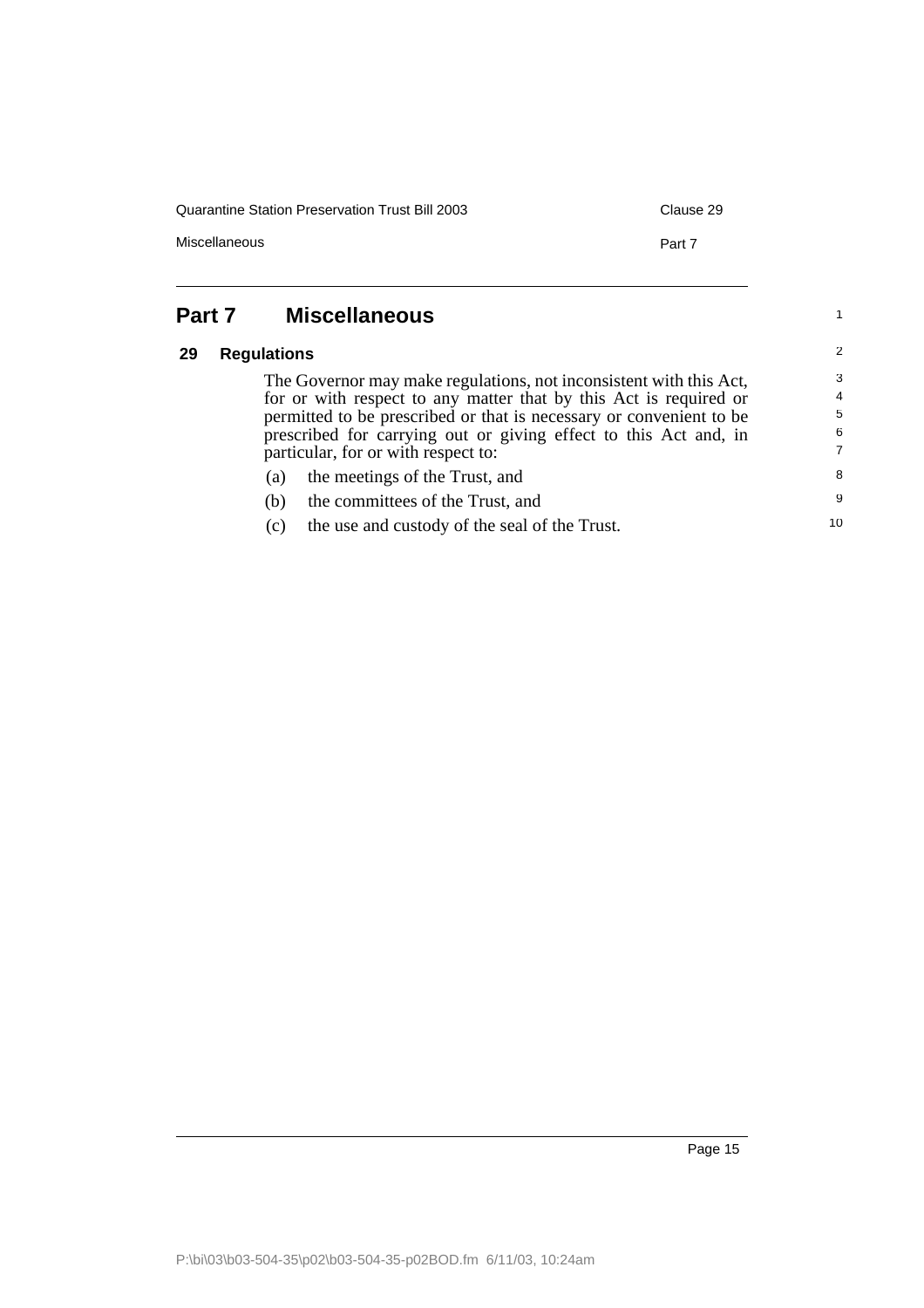Schedule 1 Quarantine Station site

### <span id="page-19-0"></span>**Schedule 1 Quarantine Station site**

(Section 3 (1))

Portion 2763 comprising Parkhill, Spring Cove and Quarantine Station South precincts (but excluding that part of portion 2763 east and north of the southern stone wall extending to the Old Man's Hat), and portion 2765 comprising Quarantine Station Core Precinct, in the Parish of Manly Cove, County of Cumberland but not including the parcel of land known as Cannae Point.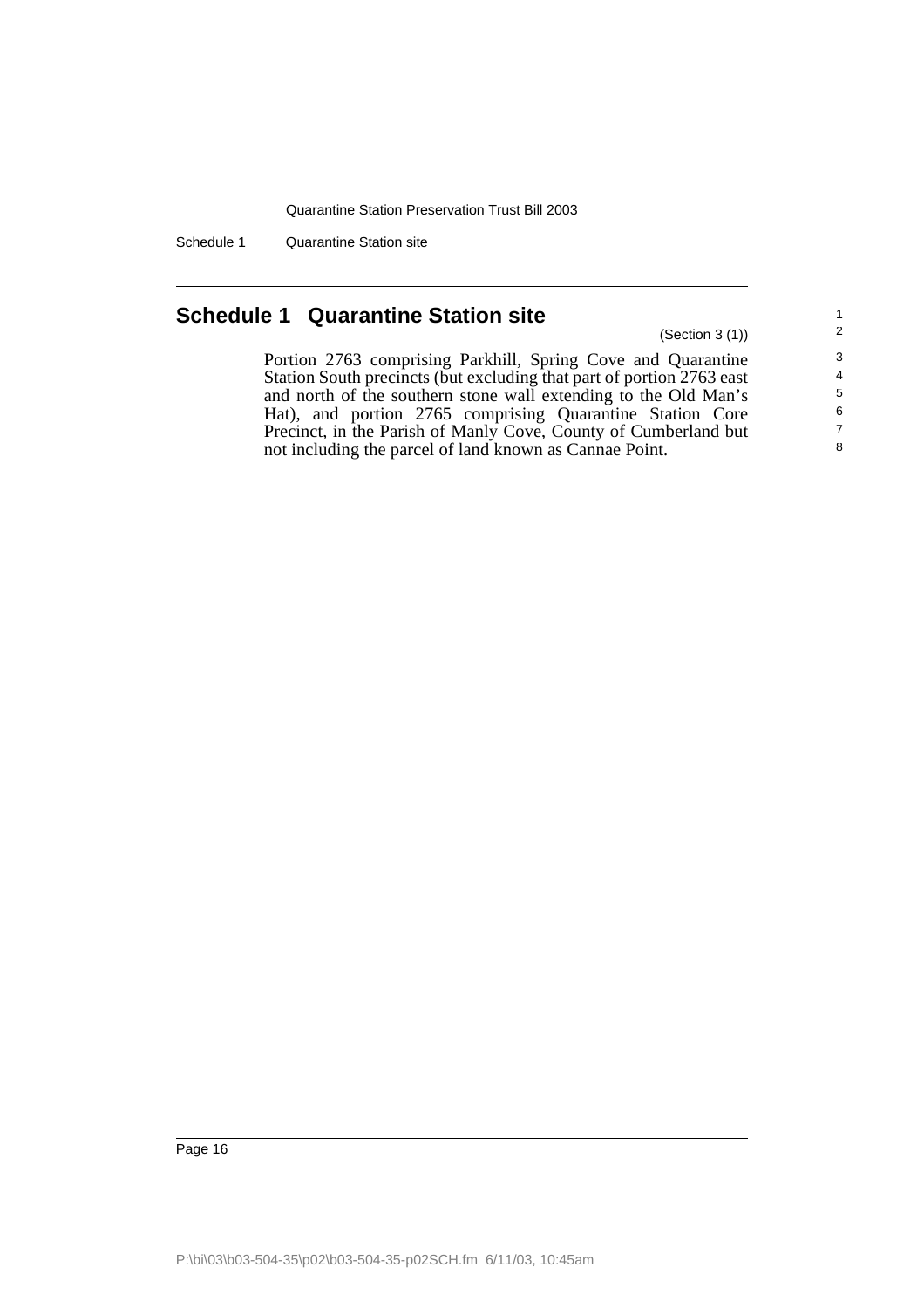Provisions relating to members Schedule 2

<span id="page-20-0"></span>

|              |     | <b>Schedule 2 Provisions relating to members</b><br>(Section 5 (3))                                                                                                                                                                                                                    | 1<br>2                     |
|--------------|-----|----------------------------------------------------------------------------------------------------------------------------------------------------------------------------------------------------------------------------------------------------------------------------------------|----------------------------|
| $\mathbf{1}$ |     | <b>Chairperson of the Trust</b>                                                                                                                                                                                                                                                        | 3                          |
|              | (1) | One of the members is to be appointed as Chairperson of the Trust<br>by the relevant instrument of appointment as a member or by<br>another instrument executed by the Minister.                                                                                                       | 4<br>5<br>6                |
|              | (2) | The Minister may remove a member from the office of Chairperson.                                                                                                                                                                                                                       | $\overline{7}$             |
|              | (3) | The Chairperson is taken to have vacated the office of Chairperson<br>if the Chairperson:                                                                                                                                                                                              | 8<br>9                     |
|              |     | is removed from that office by the Minister under subclause<br>(a)<br>$(2)$ , or                                                                                                                                                                                                       | 10<br>11                   |
|              |     | resigns that office by instrument in writing addressed to the<br>(b)<br>Minister, or                                                                                                                                                                                                   | 12<br>13                   |
|              |     | ceases to be a member.<br>(c)                                                                                                                                                                                                                                                          | 14                         |
| $\mathbf{2}$ |     | <b>Acting members and acting Chairperson</b>                                                                                                                                                                                                                                           | 15                         |
|              | (1) | The Minister may, from time to time, appoint a person to act in the<br>office of a member during the illness or absence of the member, and<br>the person, while so acting, has and may exercise all the functions<br>of the member and is taken to be a member.                        | 16<br>17<br>18<br>19       |
|              | (2) | The Minister may, from time to time, appoint a member to act in the<br>office of Chairperson during the illness or absence of the<br>Chairperson, and the member, while so acting, has and may exercise<br>all the functions of the Chairperson and is taken to be the<br>Chairperson. | 20<br>21<br>22<br>23<br>24 |
|              | (3) | The Minister may remove any person from any office to which the<br>person was appointed under this clause.                                                                                                                                                                             | 25<br>26                   |
|              | (4) | A person while acting in the office of a member is entitled to be paid<br>such remuneration (including travelling<br>and<br>subsistence<br>allowances) as the Minister may from time to time determine in<br>respect of the person.                                                    | 27<br>28<br>29<br>30       |
|              | (5) | For the purposes of this clause, a vacancy in the office of a member<br>or the Chairperson is taken to be an absence from office of the<br>member or Chairperson, as the case may be.                                                                                                  | 31<br>32<br>33             |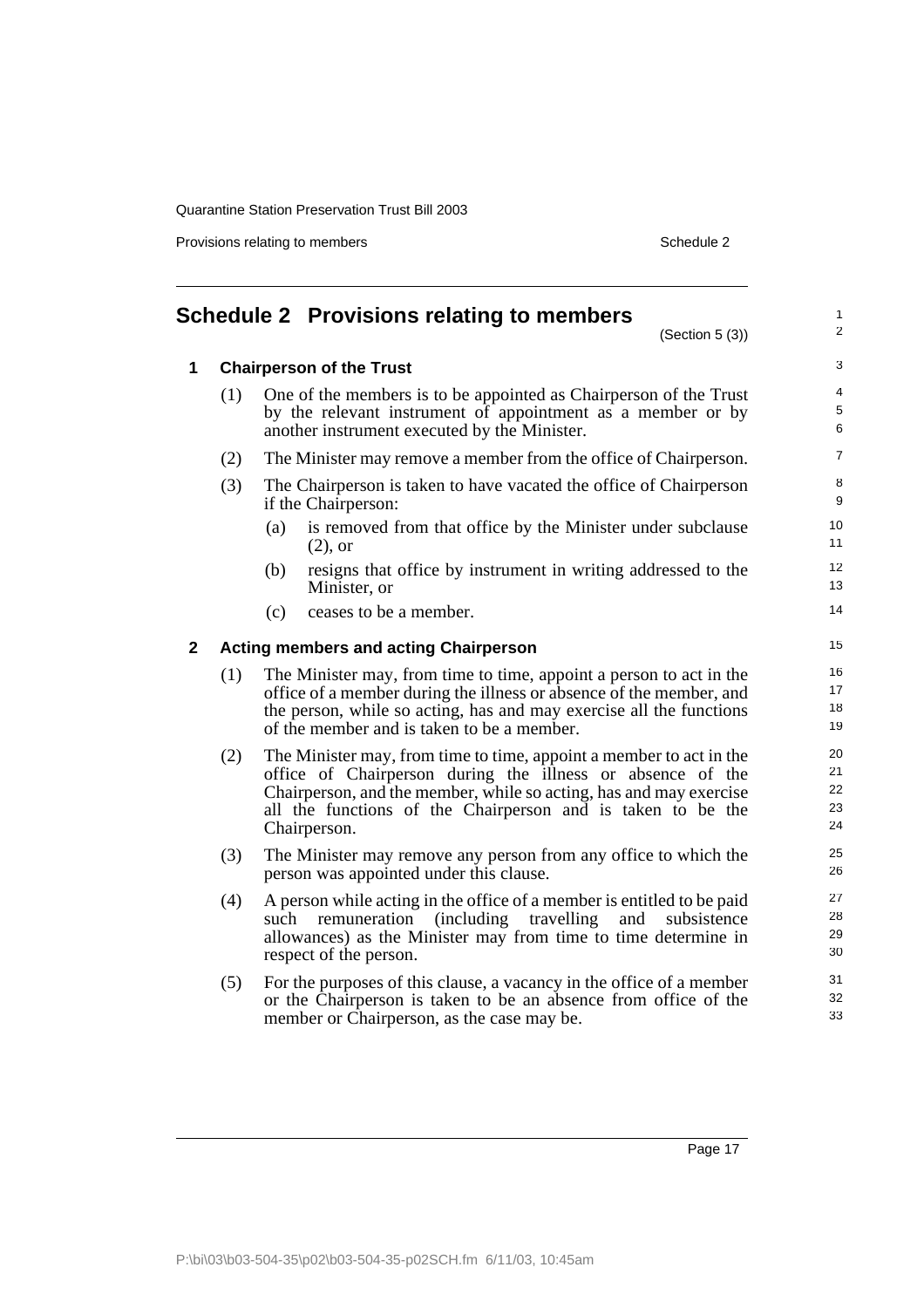Schedule 2 Provisions relating to members

| 3 |     | <b>Term of office</b> |                                                                                                                                                                                                                                                                                      | $\mathbf{1}$               |
|---|-----|-----------------------|--------------------------------------------------------------------------------------------------------------------------------------------------------------------------------------------------------------------------------------------------------------------------------------|----------------------------|
|   |     |                       | Subject to this Schedule, a member holds office for such period, not<br>exceeding 4 years, as may be specified in the instrument of<br>appointment of the member, but is eligible (if otherwise qualified)<br>for re-appointment.                                                    | 2<br>3<br>4<br>5           |
| 4 |     | Remuneration          |                                                                                                                                                                                                                                                                                      | 6                          |
|   | (1) |                       | A member is entitled to be paid such remuneration (including<br>travelling and subsistence allowances) as the Minister may from<br>time to time determine in respect of the member.                                                                                                  | $\overline{7}$<br>8<br>9   |
|   | (2) |                       | In this clause:                                                                                                                                                                                                                                                                      | 10                         |
|   |     |                       | <i>member</i> includes any member of a committee of the Trust.                                                                                                                                                                                                                       | 11                         |
| 5 |     |                       | <b>Casual vacancies</b>                                                                                                                                                                                                                                                              | 12                         |
|   | (1) |                       | The office of a member becomes vacant if the member:                                                                                                                                                                                                                                 | 13                         |
|   |     | (a)                   | dies, or                                                                                                                                                                                                                                                                             | 14                         |
|   |     | (b)                   | completes a term of office and is not re-appointed, or                                                                                                                                                                                                                               | 15                         |
|   |     | (c)                   | resigns the office by instrument in writing addressed to the<br>Minister, or                                                                                                                                                                                                         | 16<br>17                   |
|   |     | (d)                   | is removed from office by the Minister under this clause, or                                                                                                                                                                                                                         | 18                         |
|   |     | (e)                   | is absent from 3 consecutive meetings of the Trust of which<br>reasonable notice has been given to the member personally or<br>by post, except on leave granted by the Minister or unless the<br>member is excused by the Minister for having been absent<br>from those meetings, or | 19<br>20<br>21<br>22<br>23 |
|   |     | (f)                   | becomes bankrupt, applies to take the benefit of any law for<br>the relief of bankrupt or insolvent debtors, compounds with<br>his or her creditors or makes an assignment of his or her<br>remuneration for their benefit, or                                                       | 24<br>25<br>26<br>27       |
|   |     | (g)                   | becomes a mentally incapacitated person, or                                                                                                                                                                                                                                          | 28                         |
|   |     | (h)                   | is convicted in New South Wales of an offence that is<br>punishable by imprisonment for 12 months or more or is<br>convicted elsewhere than in New South Wales of an offence<br>that, if committed in New South Wales, would be an offence<br>so punishable.                         | 29<br>30<br>31<br>32<br>33 |
|   | (2) |                       | The Minister may at any time remove a member from office.                                                                                                                                                                                                                            | 34                         |
|   |     |                       |                                                                                                                                                                                                                                                                                      |                            |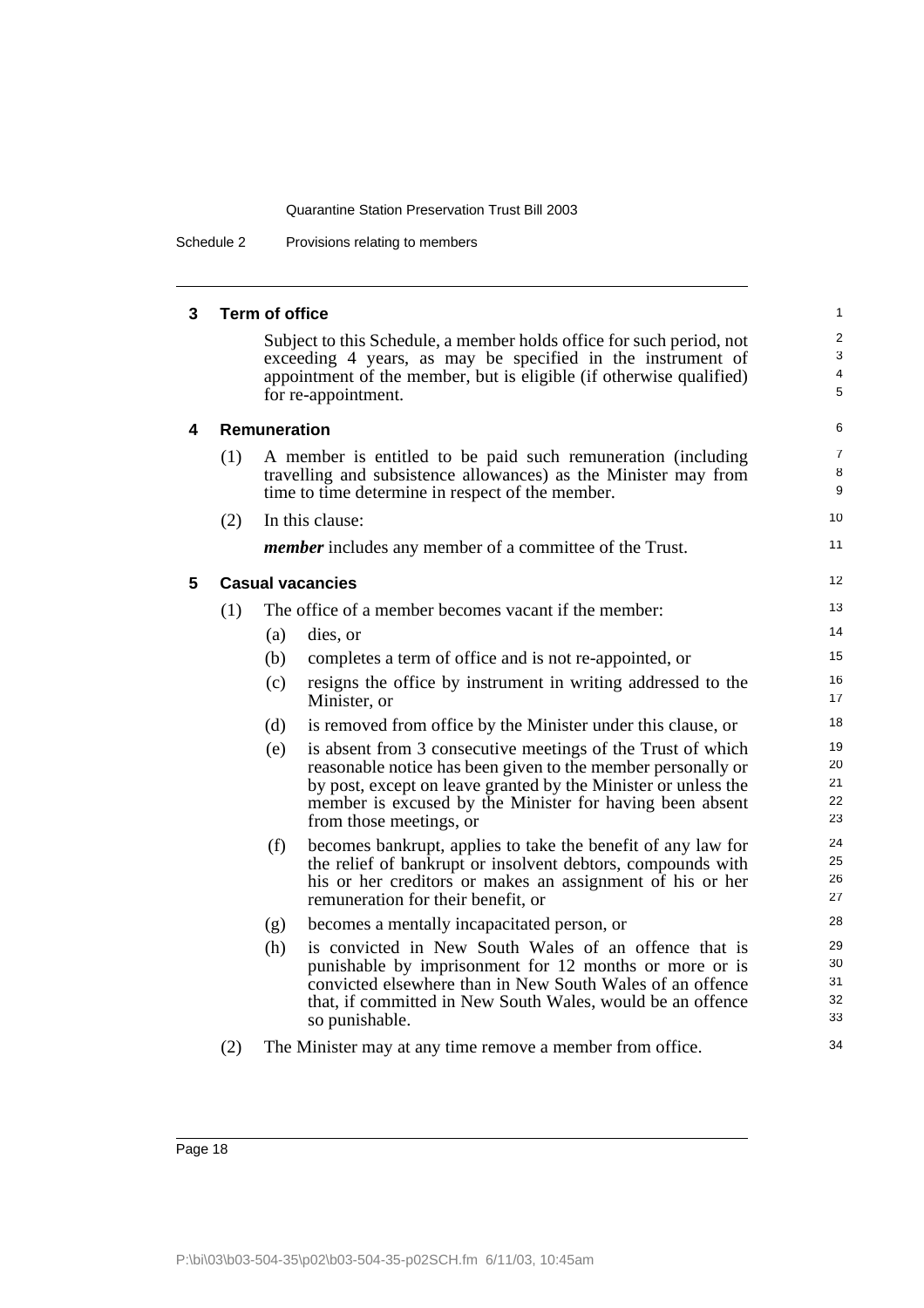Provisions relating to members Schedule 2

|   | (3) | clause 7.                  | Without limiting the generality of subclause (2), the Minister may<br>remove from office a member who contravenes the provisions of                                                                                                                      | $\mathbf{1}$<br>2<br>3     |
|---|-----|----------------------------|----------------------------------------------------------------------------------------------------------------------------------------------------------------------------------------------------------------------------------------------------------|----------------------------|
| 6 |     |                            | Filling of vacancy in office of member                                                                                                                                                                                                                   | 4                          |
|   |     |                            | If the office of any member becomes vacant, a person is, subject to<br>this Act, to be appointed to fill the vacancy.                                                                                                                                    | 5<br>6                     |
| 7 |     |                            | <b>Disclosure of pecuniary interests</b>                                                                                                                                                                                                                 | $\overline{7}$             |
|   | (1) | If:                        |                                                                                                                                                                                                                                                          | 8                          |
|   |     | (a)<br>Trust, and          | a member has a direct or indirect pecuniary interest in a matter<br>being considered or about to be considered at a meeting of the                                                                                                                       | 9<br>10 <sup>°</sup><br>11 |
|   |     | (b)                        | the interest appears to raise a conflict with the proper<br>performance of the member's duties in relation to the<br>consideration of the matter,                                                                                                        | 12<br>13<br>14             |
|   |     | at a meeting of the Trust. | the member must, as soon as possible after the relevant facts have<br>come to the member's knowledge, disclose the nature of the interest                                                                                                                | 15<br>16<br>17             |
|   | (2) |                            | A disclosure by a member at a meeting of the Trust that the member:                                                                                                                                                                                      | 18                         |
|   |     | (a)                        | is a member, or is in the employment, of a specified company<br>or other body, or                                                                                                                                                                        | 19<br>20                   |
|   |     | (b)                        | is a partner, or is in the employment, of a specified person, or                                                                                                                                                                                         | 21                         |
|   |     | (c)                        | has some other specified interest relating to a specified<br>company or other body or to a specified person,                                                                                                                                             | 22<br>23                   |
|   |     |                            | is a sufficient disclosure of the nature of the interest in any matter<br>relating to that company or other body or to that person that may<br>arise after the date of the disclosure and that is required to be<br>disclosed under subclause (1).       | 24<br>25<br>26<br>27       |
|   | (3) |                            | Particulars of any disclosure made under this clause must be<br>recorded by the Trust in a book kept for the purpose and that book<br>must be open at all reasonable hours to inspection by any person on<br>payment of the fee determined by the Trust. | 28<br>29<br>30<br>31       |
|   | (4) |                            | After a member has disclosed the nature of an interest in any matter,<br>the member must not, unless the Minister otherwise determines:                                                                                                                  | 32<br>33                   |
|   |     | (a)<br>the matter, or      | be present during any deliberation of the Trust with respect to                                                                                                                                                                                          | 34<br>35                   |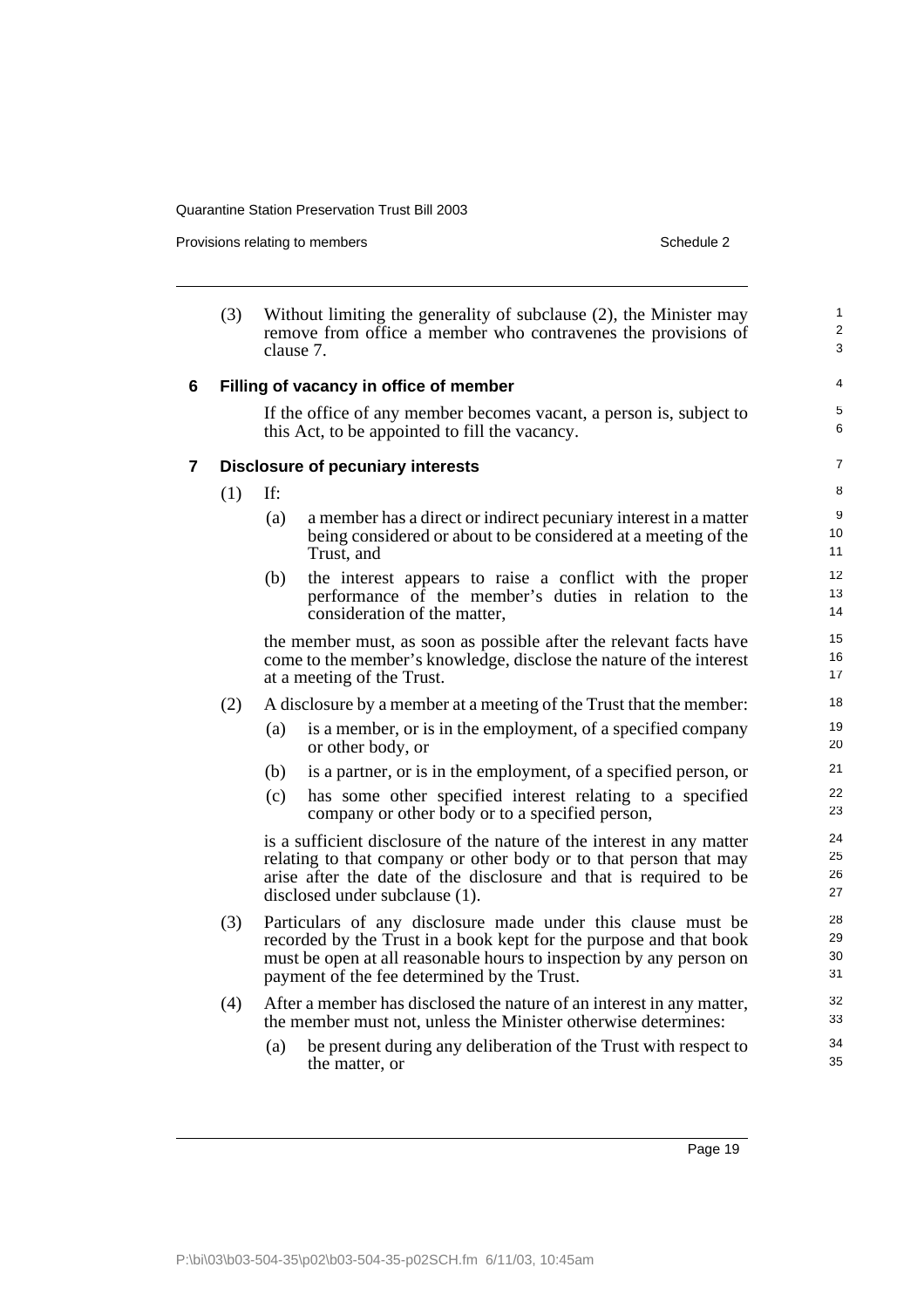|     | (b) | take part in any decision of the Trust with respect to the<br>matter.                                                  |
|-----|-----|------------------------------------------------------------------------------------------------------------------------|
| (5) |     | A contravention of this clause does not invalidate any decision of<br>the Trust.                                       |
| (6) |     | A reference in this clause to a meeting of the Trust includes a<br>reference to a meeting of a committee of the Trust. |

#### **8 Effect of certain other Acts**

| (1) | Chapter 2 of the Public Sector Employment and Management Act         |
|-----|----------------------------------------------------------------------|
|     | 2002 does not apply to or in respect of the appointment of a member. |

- (2) If by or under any Act provision is made:
	- (a) requiring a person who is the holder of a specified office to devote the whole of his or her time to the duties of that office, or
	- (b) prohibiting the person from engaging in employment outside the duties of that office,

the provision does not operate to disqualify the person from holding that office and also the office of a member or from accepting and retaining any remuneration payable to the person under this Act as a member.

#### **9 Liability of members**

No matter or thing done by the Trust, any member or any person acting under the direction of the Trust, if the matter or thing was done in good faith for the purposes of executing this or any other Act, subjects a member or a person so acting personally to any action, liability, claim or demand.

20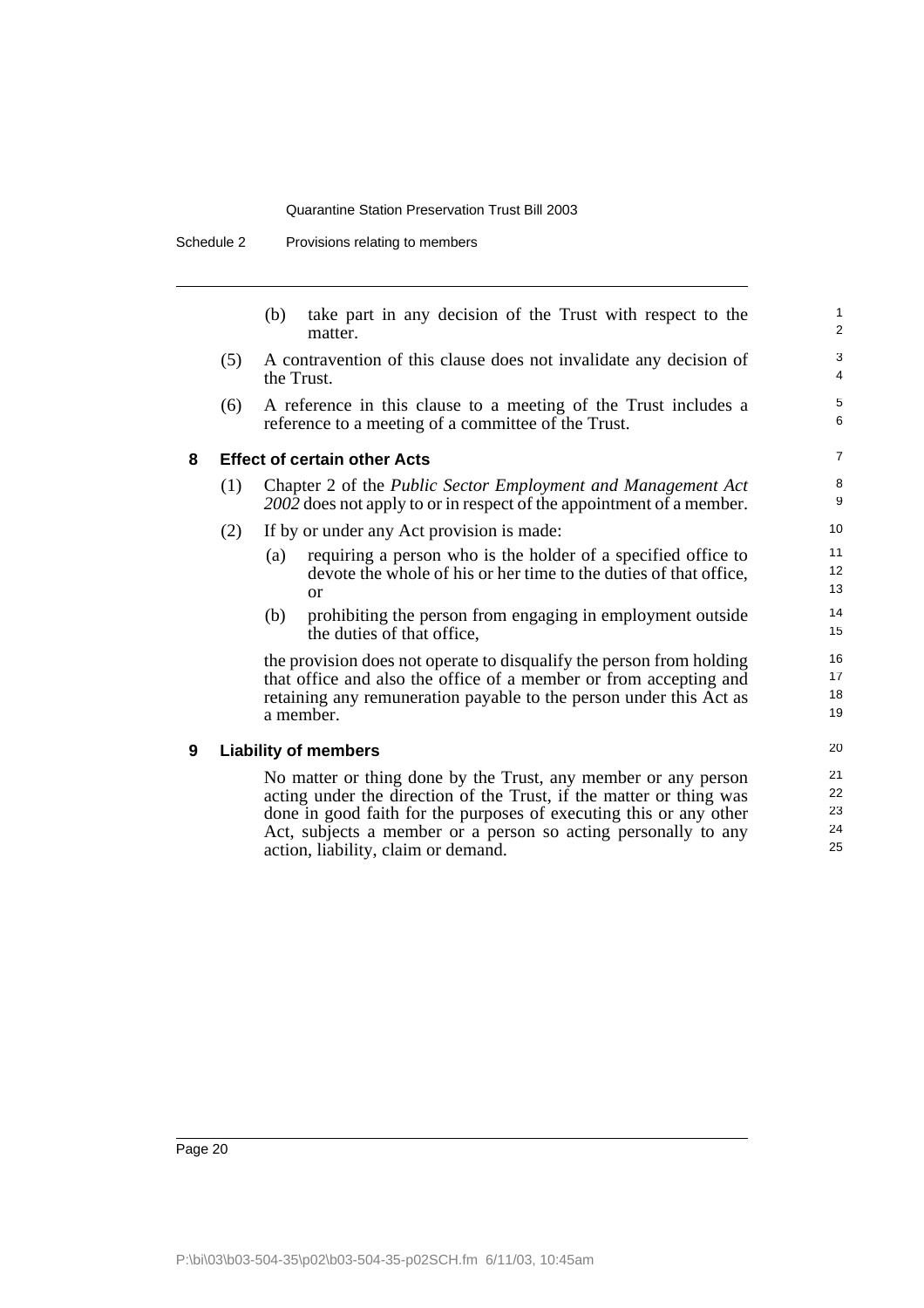Provisions relating to the procedure of the Trust Schedule 3

<span id="page-24-0"></span>

|              |        | Schedule 3 Provisions relating to the procedure of the<br><b>Trust</b>                                                                                                                                                                                                                                | $\mathbf{1}$<br>$\overline{2}$ |
|--------------|--------|-------------------------------------------------------------------------------------------------------------------------------------------------------------------------------------------------------------------------------------------------------------------------------------------------------|--------------------------------|
|              |        | (Section $5(4)$ )                                                                                                                                                                                                                                                                                     | 3                              |
| 1            |        | <b>General procedure</b>                                                                                                                                                                                                                                                                              | 4                              |
|              |        | The procedure for the calling of meetings of the Trust and for the<br>conduct of business at those meetings is, subject to this Act and the<br>regulations, to be as determined by the Trust.                                                                                                         | 5<br>6<br>$\overline{7}$       |
| $\mathbf{2}$ | Quorum |                                                                                                                                                                                                                                                                                                       | 8                              |
|              |        | The quorum for a meeting of the Trust is a majority of the members<br>for the time being.                                                                                                                                                                                                             | 9<br>10                        |
| 3            |        | <b>Presiding trustee</b>                                                                                                                                                                                                                                                                              | 11                             |
|              | (1)    | The Chairperson (or, in the absence of the Chairperson, another<br>trustee elected to chair the meeting by the trustees present) is to<br>preside at a meeting of the Trust.                                                                                                                          | 12 <sup>°</sup><br>13<br>14    |
|              | (2)    | The presiding member has a deliberative vote and, in the event of an<br>equality of votes, has a second or casting vote.                                                                                                                                                                              | 15<br>16                       |
| 4            | Voting |                                                                                                                                                                                                                                                                                                       | 17                             |
|              |        | A decision supported by a majority of the votes cast at a meeting of<br>the Trust at which a quorum is present is the decision of the Trust.                                                                                                                                                          | 18<br>19                       |
| 5            |        | Transaction of business outside meetings or by telephone                                                                                                                                                                                                                                              | 20                             |
|              | (1)    | The Trust may, if it thinks fit, transact any of its business by the<br>circulation of papers among all the trustees of the Trust for the time<br>being, and a resolution in writing approved in writing by a majority<br>of those trustees is taken to be a decision of the Trust.                   | 21<br>22<br>23<br>24           |
|              | (2)    | The Trust may, if it thinks fit, transact any of its business at a<br>meeting at which trustees (or some trustees) participate by<br>telephone, closed-circuit television or other means, but only if any<br>trustee who speaks on a matter before the meeting can be heard by<br>the other trustees. | 25<br>26<br>27<br>28<br>29     |
|              | (3)    | For the purposes of:                                                                                                                                                                                                                                                                                  | 30                             |
|              |        | the approval of a resolution under subclause $(1)$ , or<br>(a)                                                                                                                                                                                                                                        | 31                             |
|              |        | (b)<br>a meeting held in accordance with subclause (2),                                                                                                                                                                                                                                               | 32                             |
|              |        | the Chairperson and each trustee have the same voting rights as they<br>have at an ordinary meeting of the Trust.                                                                                                                                                                                     | 33<br>34                       |